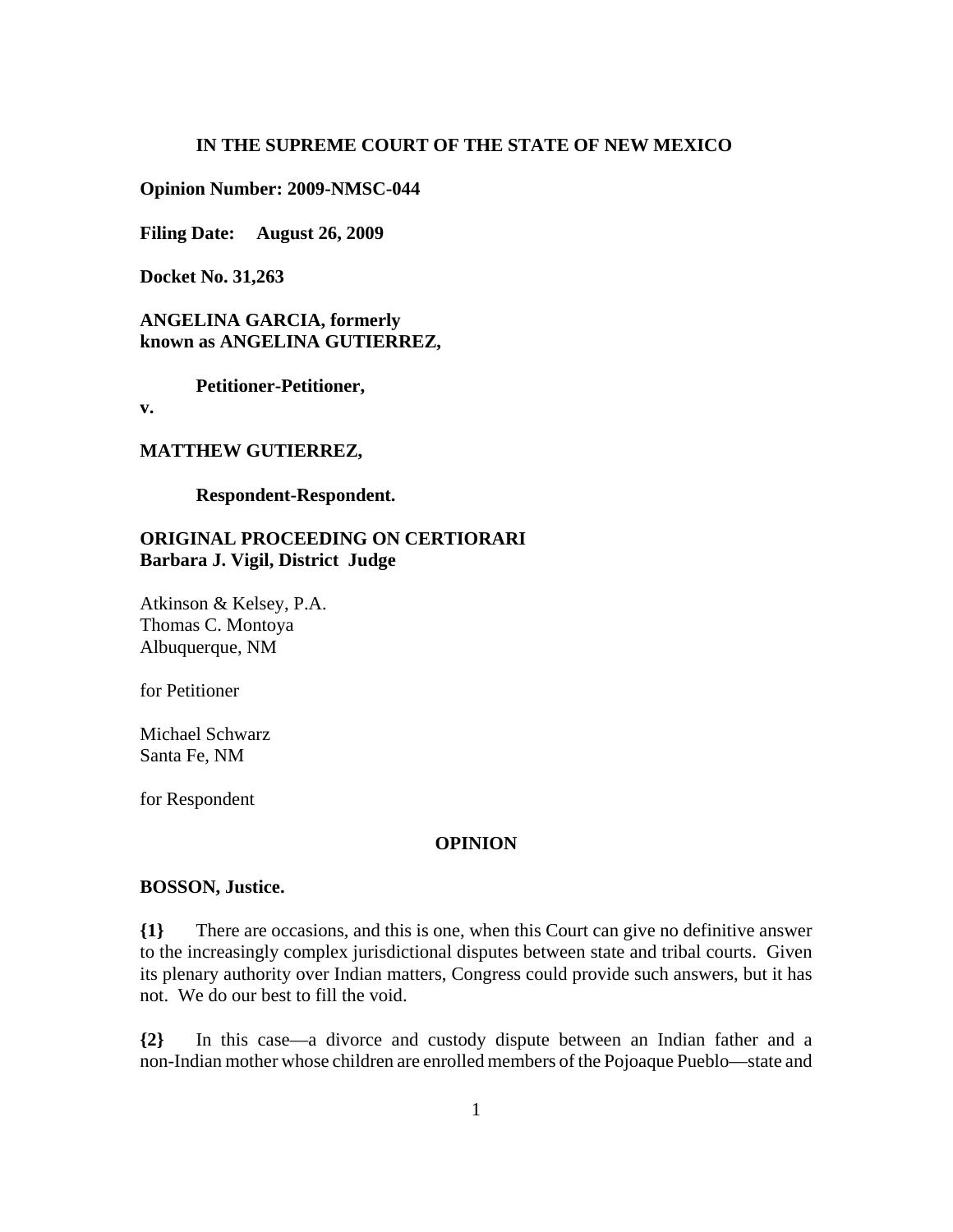tribal courts have entered conflicting decrees. Regrettably, complete resolution of that conflict lies beyond our reach.

**{3}** What we can do, however, is conclude that the state court does have jurisdiction. The tribal court—given the importance of the Pueblo's children to its culture and its future—likely has jurisdiction; and neither is exclusive of the other. As has long been the tradition in New Mexico, the state and tribal courts must share jurisdiction under principles of comity and work out their differences, guided by universally accepted principles of doing what is in the best interests of the children. *See Fox v. Doak*, 78 N.M. 743, 744, 438 P.2d 153, 154 (1968) ("In making [a child-custody determination, a court's] controlling influence should be the welfare and best interests of the child.").

**{4}** The Court of Appeals held that the state court did not have jurisdiction, to some degree because this dispute arose on private fee land surrounded by the Pojoaque Pueblo, land characterized as "Indian country." While we assume the fee land here is "Indian country," consistent with our holding in *State v. Romero*, 2006-NMSC-039, 140 N.M. 299, 142 P.3d 887, we nonetheless hold that the "Indian country" paradigm is insufficient to resolve the present action. We do so in light of the current state of federal decisional law and our own state statute. We therefore reverse the Court of Appeals and remand to state district court for further proceedings.

# **BACKGROUND**

**{5}** This case shares many of the same facts, and one of the same parties, as our opinion in *Romero*, 2006-NMSC-039. In that case, the issue was whether non-Indian fee land surrounded on all sides by Indian land, and located within the exterior boundaries of the Pojoaque Pueblo, can support state-court criminal jurisdiction over tribal members. We held in *Romero* that the state does not have jurisdiction. *Id.* ¶ 26. Here, we address the child-custody dispute which arose after the criminal events in *Romero*.

**{6}** Angelina Garcia married Matthew A. Gutierrez on October 17, 1998. The couple spent much, but not all, of their four years of married life on Pueblo of Pojoaque lands. When the couple lived off the Pueblo for a time, while Gutierrez attended the Southwestern Indian Polytechnic Institute in Albuquerque, they remained in New Mexico. Gutierrez ("Husband") is an enrolled member of the Pojoaque Pueblo and Garcia ("Wife") is not Indian. They have two children, both of whom are enrolled members of the Pueblo.

**{7}** After a series of domestic violence incidents in which Husband allegedly beat Wife, she decided to leave him. On August 25, 2002, she took the children and moved to her father's house, which is on non-Indian-owned fee property within the exterior boundaries of the Pojoaque Pueblo. That same day, after Husband realized Wife had left, he went to her father's house and repeatedly stabbed her brother. Husband's subsequent criminal prosecution led to the *Romero* opinion. 2006-NMSC-039.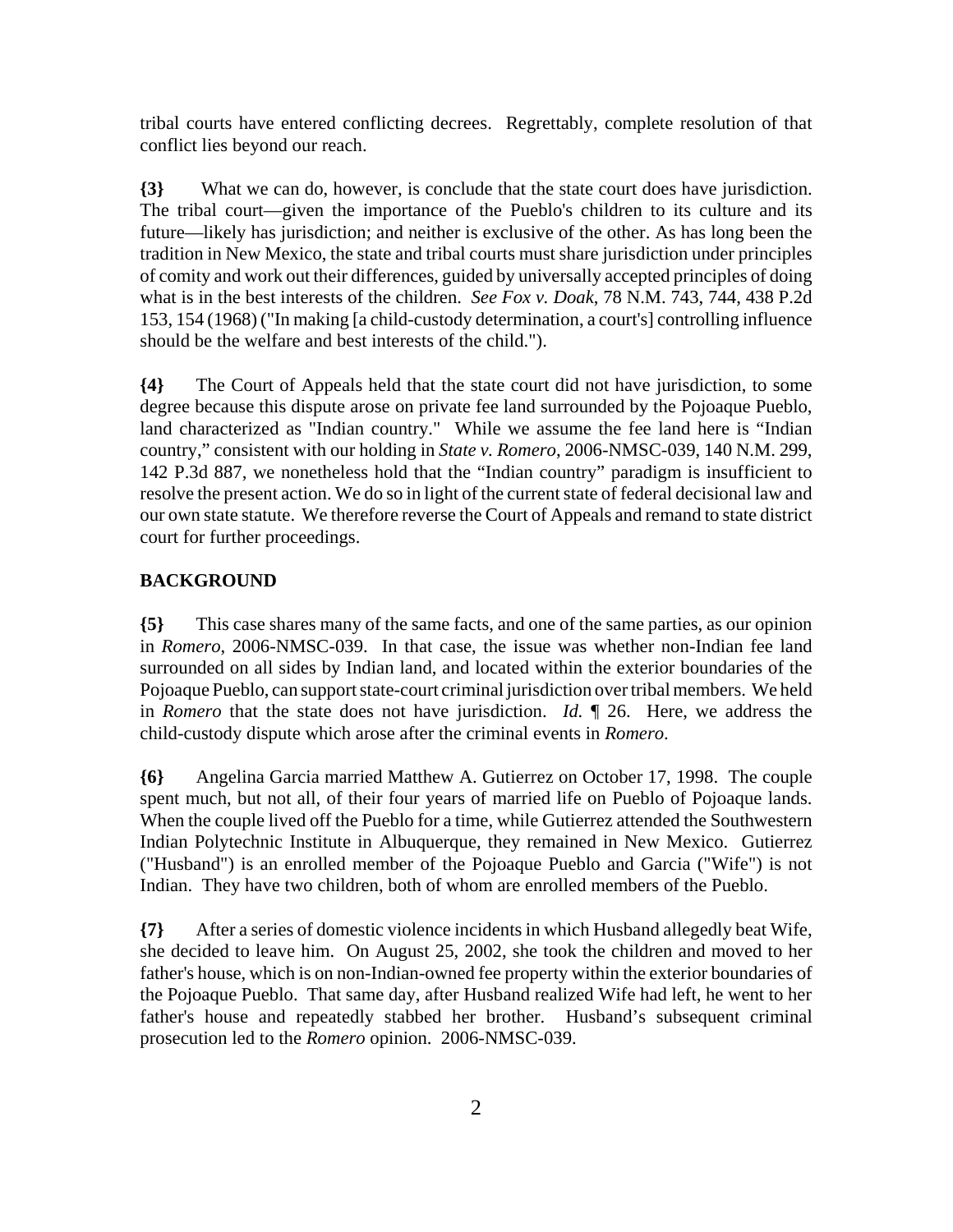**{8}** The day after the stabbing, the district court of Santa Fe County awarded Wife temporary custody of the children. On October 9, 2002, two months later, Wife filed a petition for dissolution of marriage, also in state district court. Twenty days later, Husband filed a parallel divorce action in Pojoaque tribal court and, shortly thereafter, filed a motion to dismiss in district court, asserting that the state district court lacked jurisdiction to hear the case. The district court denied Husband's motion.

**{9}** It appears from the record that Wife never entered an appearance in tribal court, and, despite receiving notice, refused to participate in the tribal court proceedings. The tribal court, on April 26, 2004, entered a decree awarding Wife and Husband joint custody, noting that, because Wife failed to appear, she was "wholly in default." The tribal court, as a matter of comity, recognized the state district court's jurisdiction to enter a divorce order, but concluded "[a]s a matter of federal common law and Indian common law" that the Pueblo had exclusive jurisdiction "over the welfare of enrolled tribal children members who have resided a vast majority of their lives on pueblo lands." Husband sought to have the tribal decree enforced in district court, which denied the motion.

**{10}** In September 2005, the district court entered a divorce decree, but has not entered a final custody determination. On January 11, 2006, it entered amended findings of fact and conclusions of law, concluding that it had subject matter jurisdiction over the dissolution of the marriage, as well as over issues of custody, child support, distribution of assets and debts, and attorney fees. The court entered a partial final order on January 19, 2006, adopting its findings of fact and conclusions of law. Husband initially appealed from this order.

**{11}** The Court of Appeals reversed the district court, concluding that only the tribal court had jurisdiction over the child-custody issue. *Garcia v. Gutierrez*, 2008- NMCA-116, ¶ 25, 144 N.M. 761, 192 P.3d 275. Wife petitioned this Court for a writ of certiorari, which we granted to decide whether the state court had jurisdiction to decide child-custody issues. *Garcia v. Gutierrez*, 2008-NMCERT-008, 145 N.M. 255, 195 P.3d 1267. We now reverse the Court of Appeals and remand to the district court. We hold that the district court has jurisdiction over child-custody issues. For reasons explained in detail below, we further conclude that the district court's jurisdiction is not exclusive, but rather is concurrent with what we assume is valid tribal court jurisdiction.

#### **DISCUSSION**

# **District Court Jurisdiction**

**{12}** The sole question before this Court is whether the state has jurisdiction over the child-custody dispute. We do not decide the parameters of tribal court jurisdiction over the same subject matter. One state statute and one federal statute govern our inquiry. We begin with the state statute, the Uniform Child-Custody Jurisdiction and Enforcement Act ("UCCJEA"), NMSA 1978, §§ 40-10A-101 to -403 (2001), because it is dispositive. We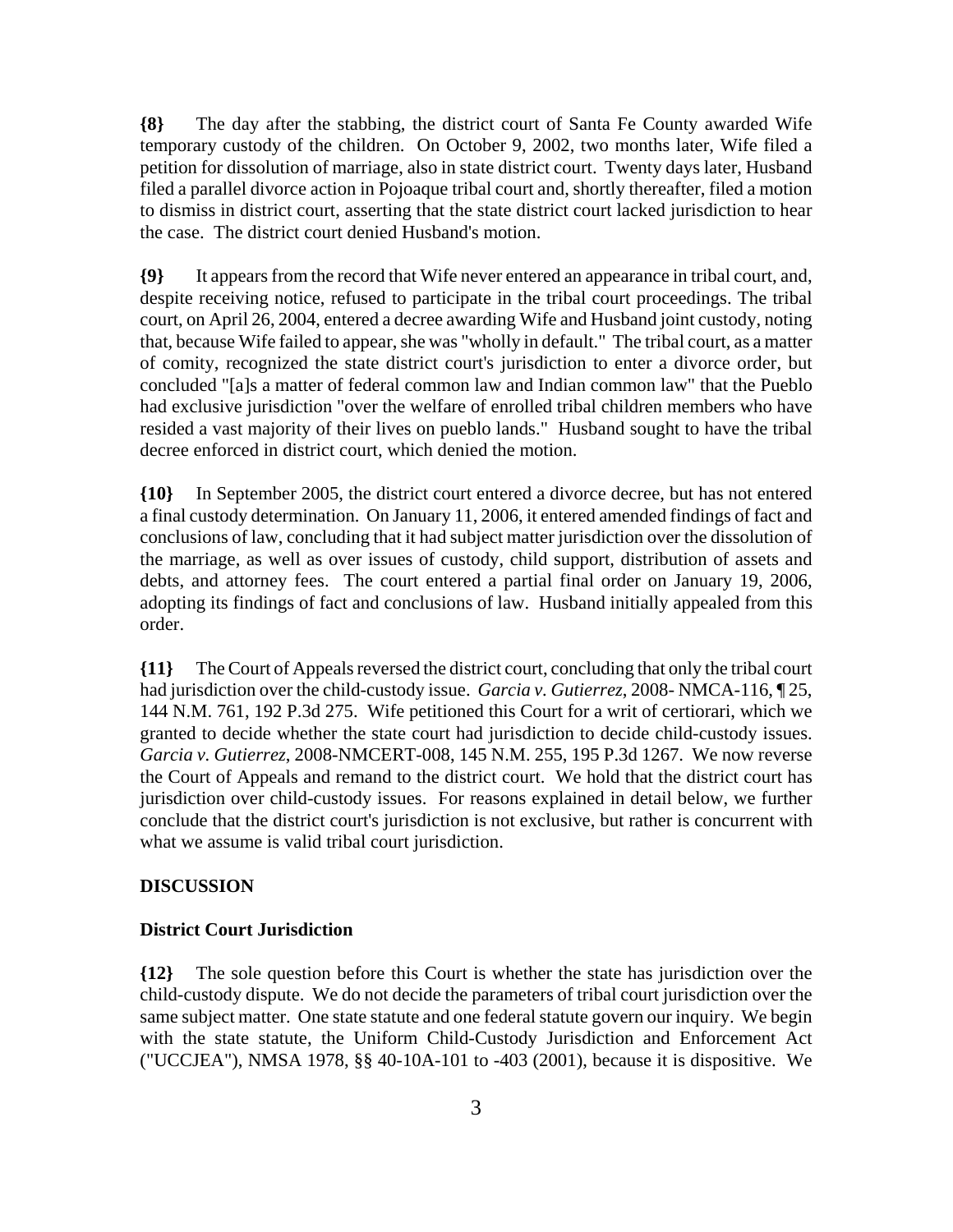then turn to an analysis of the federal statute, the Parental Kidnapping Prevention Act ("PKPA"), 28 U.S.C. § 1738A (2000), which we determine does not by its own terms apply to this case. $<sup>1</sup>$ </sup>

### **UCCJEA**

**{13}** State legislatures around the nation, including our own, have passed the UCCJEA to combat the problem of conflicting child-custody orders and an epidemic of forum-shopping by parents unsatisfied with child-custody decrees in their home states. All fifty states have passed versions of the UCCJEA or its similar predecessor, the Uniform Child-Custody Jurisdiction Act ("UCCJA"). The statute sets up a two-tiered approach for determining what state has jurisdiction over child-custody matters. First, for purposes of the statute, it asks, which state is the "home state"? *See* § 40-10A-201(a)(1)-(4). If one state can be established as the "home state," and a child-custody action is filed first in that state, any other states which have passed a similar statute must stay their proceedings, or decline to exercise jurisdiction. *See* § 40-10A-206. Once the "home state" reaches a final judgment, it has continuing jurisdiction, subject to several conditions. *See* § 40-10A-202(a)(1)-(2).

**{14}** If this first tier of analysis is exhausted with no state qualifying as the "home state" within the meaning of the UCCJEA, the analysis then shifts to the second tier. Here, a court is to ask whether the child and at least one parent have "significant connections" with either state. *See* § 40-10A-201(a)(2)(A). The first action filed in a state with "significant connections" preempts any action later filed in another state. *See* § 40-10A-206.

# **Applicability to Tribes**

**{15}** Before applying the UCCJEA to the facts of the present case, we note an anomaly in the way the statute applies in our state. Specific language in the UCCJEA commands courts of this state to treat a tribe "as if it were a state of the United States" for purposes of the statute's jurisdiction provisions. Section 40-10A-104(b). In other words, New Mexico district courts are bound to honor the decisions of tribal courts for continuing jurisdiction purposes, provided that the requirements of the UCCJEA have been met. This legislation, however, has no power to similarly bind the tribal courts, because unless the tribes have passed legislation similar to the UCCJEA, they are not subject to its commands. As for the similar PKPA, a federal statute, tribal courts in theory could be bound by its provisions and, therefore, be required to give full faith and credit to state-court judgments, because of Congress's plenary power over the tribes. As we will explain below, however, the PKPA by its terms does not apply to tribes. For reasons set forth in detail below, we conclude that under the UCCJEA, the State has proper jurisdiction, but that jurisdiction is not exclusive of the tribe. *But see Gerber v. Eastman*, 673 N.W.2d 854, 858 (Minn. Ct. App. 2004)

<sup>&</sup>lt;sup>1</sup>The parties correctly agree that the Indian Child Welfare Act, 25 U.S.C. § 1901-1923 (2000) does not apply to child-custody proceedings stemming from divorces.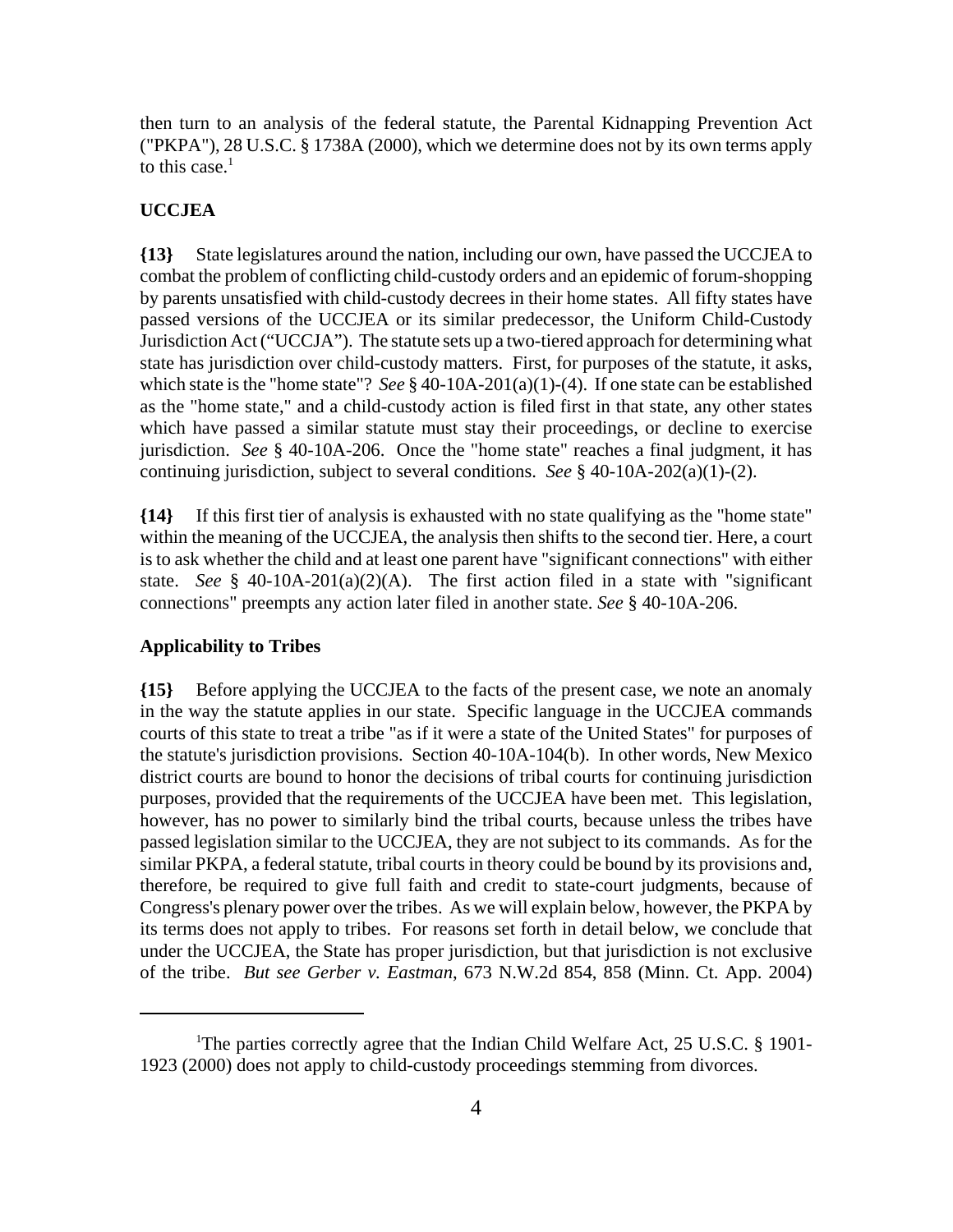(assuming that Minnesota state-court jurisdiction under that state's UCCJEA precludes tribal jurisdiction, without discussing whether the Chippewa tribe had passed similar legislation).

# **Application to Present Facts**

**{16}** The parties appear to agree that both New Mexico and Pojoaque Pueblo have "significant connections" within the meaning of the UCCJEA and that the state-court action was filed first. Therefore, under the UCCJEA New Mexico would have "significant connections" jurisdiction unless the Pueblo qualifies as the "home state" as defined by the Act. The dispute therefore reduces to the question of whether there is a "home state."

**{17}** The UCCJEA defines a child's "home state" as "the state in which a child lived with a parent or a person acting as a parent for at least six consecutive months immediately before the commencement of a child-custody proceeding." Section 40-10A-102(7). Under the Act, Indian tribes are expressly treated as states in determining "home state" status. Section 40-10A-104(b). A state has "home state" jurisdiction under the UCCJEA if (1) that state qualifies as the home state at the commencement of the action, or  $(2)$  if the state was the "home state" within the critical six-month period, but the child was removed, so long as one parent "continues to live" in the home state. Only the first type of "home state" jurisdiction is at issue here. The district court found, and the parties do not dispute, that Husband did not continue to live on Pojoaque Pueblo lands after Wife took the children to her father's fee land.<sup>2</sup> He was in jail for part of that time, and did not live again on Pueblo lands until more than two years after the stabbing incident. $3$ 

**{18}** Turning to the first type of home-state jurisdiction—six continuous months in a single jurisdiction, immediately before the action is filed—Wife agrees that New Mexico does not qualify as the "home state" for purposes of the UCCJEA, because it is clear that the children resided on the Pojoaque Pueblo for a significant portion of the critical six-month period. Therefore, our inquiry focuses on whether Pojoaque Pueblo qualifies as the "home state." If it does, the statute dictates that the tribal court has exclusive jurisdiction over the

<sup>&</sup>lt;sup>2</sup>We note, without deciding, that if Husband had continued to live on Pojoaque Pueblo lands, and Wife had filed in district court as she did, before being outside the Pueblo for six full months, a good argument could be made that the Pueblo would have home-state jurisdiction under the second, or "recent home-state jurisdiction," category. However, we also note, again without deciding, that once Wife had been outside the Pueblo for six months with the child, a good argument could be made that New Mexico would achieve home-state jurisdiction if Wife filed after the six-month period concluded, regardless of whether Husband had stayed on the Pueblo or not.

<sup>&</sup>lt;sup>3</sup>We interpret "continues to live" by its plain meaning, and not as a synonym for "residency" or "domicile"—both terms which carry legal meaning different from merely *living* in a location.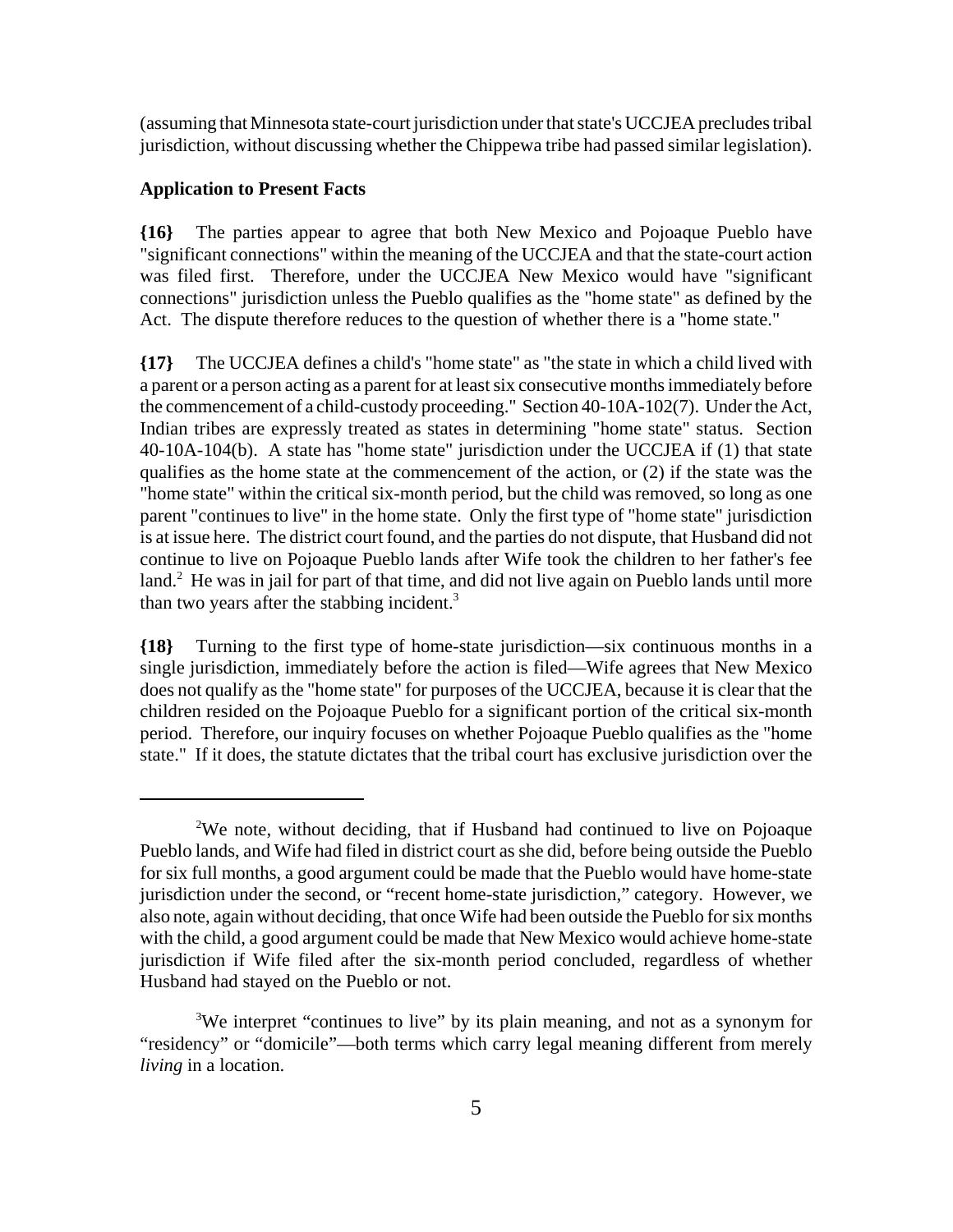child-custody issue. If it does not, the district court's exercise of jurisdiction was proper under the UCCJEA, because the divorce action was first filed in state court, which had valid jurisdiction pursuant to the "significant connections" prong of the UCCJEA.

**{19}** The "home state" question, in turn, revolves around the status of the fee land owned by Wife's father. If this non-Indian fee property qualifies as Pojoaque Pueblo territory for purposes of civil jurisdiction, then the Pueblo has "home-state" jurisdiction, because the children spent the six months prior to the filing of the district court divorce action in what the UCCJEA would characterize as the "home state" of the Pojoaque Pueblo. If, however, the fee land is not Pueblo territory, the district court properly exercised "significant connections" jurisdiction, because Wife and the children would have spent only about four-and-a-half-months of the UCCJEA's critical six-month period within the Pojoaque Pueblo.

**{20}** The district court concluded there was no "home state" within the meaning of the UCCJEA because "neither parent lived with the children in any state (or tribal jurisdiction) for at least six consecutive months immediately before the commencement of this child-custody proceeding." The district court concluded that, because the children had no "home state," it could exercise "significant connections" jurisdiction under Section 40-10A-201(a)(2)(A).

**{21}** In reversing the district court, the Court of Appeals concluded that the disputed fee land qualified as Pojoaque Pueblo territory. The Court concluded that the six weeks the children spent on the fee land constituted time on the Pueblo, thereby making Pojoaque the "home state" within the meaning of the UCCJEA. *Garcia*, 2008-NMCA-116, ¶ 23. The Court of Appeals reached this conclusion by relying on 18 U.S.C. § 1151 (2000), the federal statute which governs criminal jurisdiction on Indian lands. That statute defines "Indian country" as

(a) all land within the limits of any Indian reservation under the jurisdiction of the United States Government, notwithstanding the issuance of any patent, and, including rights-of-way running through the reservation, (b) all dependent Indian communities within the borders of the United States whether within the original or subsequently acquired territory thereof, and whether within or without the limits of a state, and (c) all Indian allotments, the Indian titles to which have not been extinguished, including rights-of-way running through the same.

*Id.*

**{22}** The pertinent subsection here is Section 1151(b). We acknowledge that there is probably some room for debate whether Section 1151(a) also applies to pueblos, but we need not venture into that argument because we affirm *Romero*, which relied on Section 1151(b). *See Romero*, 2006-NMSC-039, ¶¶ 10-12 (observing that *Alaska v. Native Vill. of Venetie*,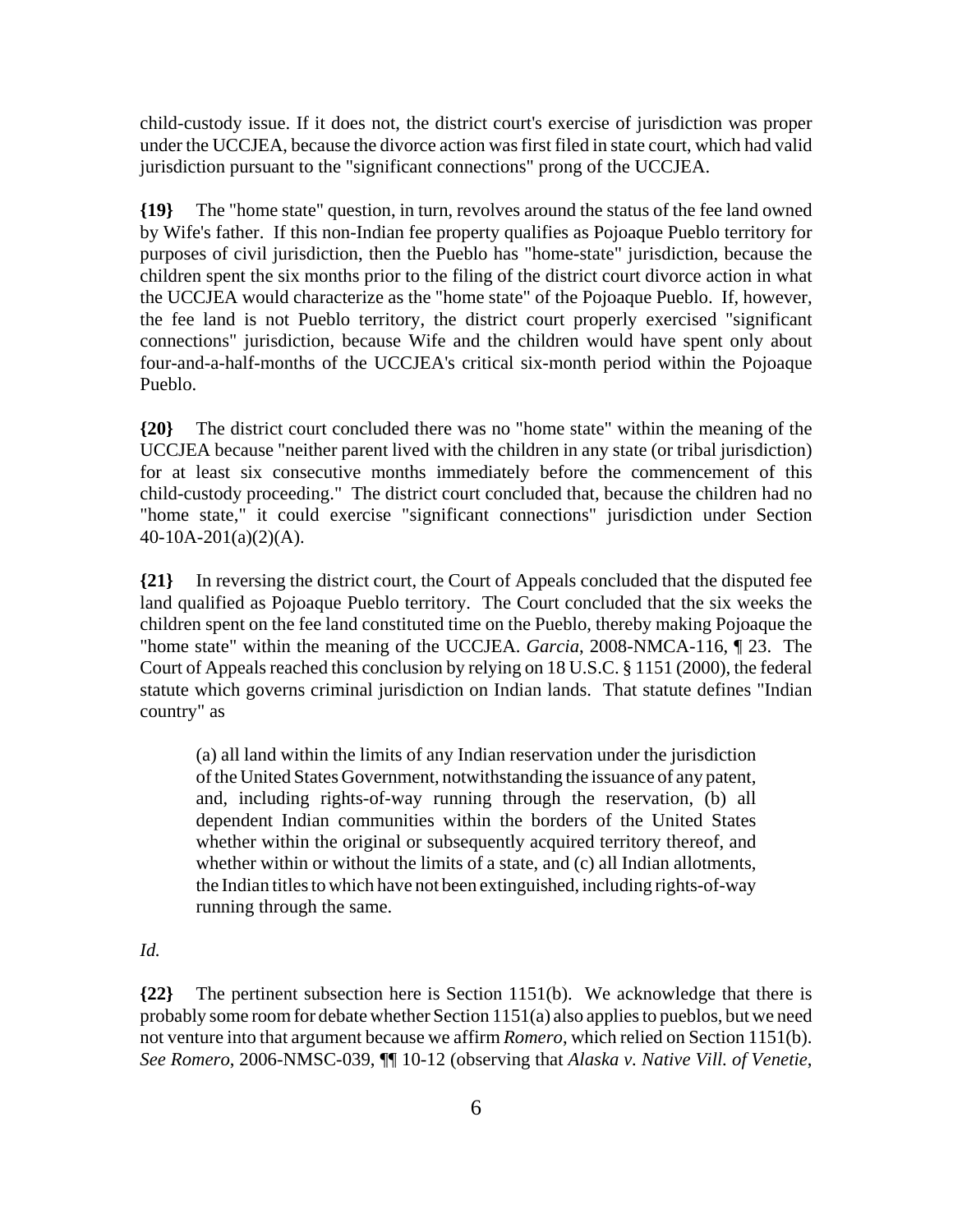522 U.S. 520, 520-21 (1998), appeared to conclude that a particular parcel of "Indian country" land could not be both (a) and (b) of Section 1151 Indian country, but not deciding that issue as it applies to New Mexico pueblos, and noting that *Venetie* did not consider "the unique circumstances of New Mexico's pueblos").

**{23}** Citing *Romero*, the Court of Appeals in this case concluded that Section 1151 applies in civil cases, and more specifically to the case at bar. *Garcia*, 2008-NMCA-116, ¶ 23. The Court of Appeals reasoned that because the non-Indian fee land in this case was "Indian country" within the meaning of Section 1151(b) for purposes of criminal jurisdiction, and, because this Court in *Tempest Recovery Services, Inc. v. Belone*, 2003-NMSC-019, ¶¶ 10-12, 134 N.M. 133, 74 P.3d 67, stated that Section 1151 also applies in civil cases, it must be considered tribal land for purposes of determining jurisdiction under the UCCJEA, a civil statute. *See Garcia*, 2008-NMCA-116, ¶ 23. We disagree. For the reasons that follow, we conclude that the Section 1151 "Indian country" paradigm cannot apply to all civil disputes, and particularly to the determination of "home-state" status under the UCCJEA.

**{24}** Section 1151 applies explicitly only in criminal cases. It says nothing about civil cases. However, there is little doubt in light of our case law, as well as federal decisional law, that Section 1151 has been applied in both criminal and civil contexts. *See Romero*, 2006-NMSC-039, ¶ 26; *see also Okla. Tax Comm'n v. Sac & Fox Nation*, 508 U.S. 114, 126 (1993) (concluding that the issue of whether certain tribe members may be subject to a state excise tax depends, in part, on whether they live in "Indian country" as defined in Section 1151); *Cal. v. Cabazon Band of Mission Indians*, 480 U.S. 202, 207 n.5 (1987) (stating Section 1151's definition of Indian country "applies to questions of both criminal and civil jurisdiction," and citing *DeCoteau v. District County Court*, 420 U.S. 425, 427 n.2 (1975)). *See generally*, *Cohen's Handbook of Federal Indian Law* § 3.04[1], at 182 (Nell Jessup Newton ed. 2005) ("The modern definition of Indian country is found in the criminal code, but applies in the civil context as well." (Footnote omitted.)).

**{25}** Broad assertions that Section 1151 applies in all civil contexts, however, cannot be squared with what the U.S. Supreme Court has held in a line of cases starting with *Montana v. United States*, 450 U.S. 544 (1981). As we will explain, the *Montana* cases amount to a broad rejection of tribal civil authority over non-Indians where non-Indian fee land is involved, even where that fee land is surrounded on all sides by tribal territory. Put another way, if it were true that the criminal-law concept of Section 1151 "Indian country" carried over to all civil disputes, the holdings in the *Montana* cases could not stand. Thus, the Court of Appeals' view of Section 1151 was overly broad given the state of U.S. Supreme Court case law.

**{26}** Strangely, the *Montana* cases largely fail to address the applicability of Section 1151. As we explain below, this silence amounts to a rejection of the Section 1151 paradigm in a specific type of civil case like the one before us now—which renders the Section 1151 "Indian country" concept largely irrelevant here. We therefore reject the assertion of Husband and of the Court of Appeals that the fee land at issue here is part of the Pojoaque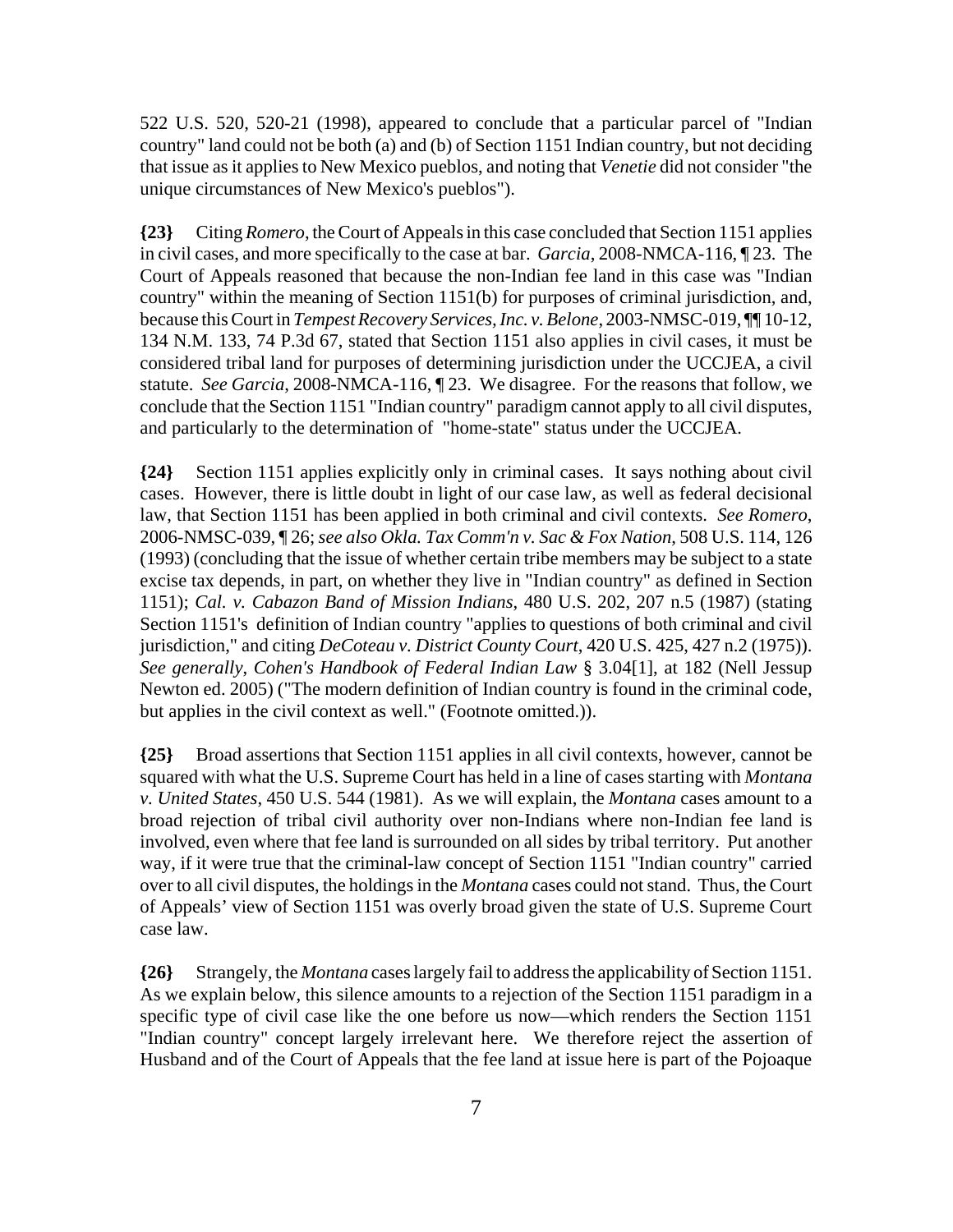Pueblo for purposes of the UCCJEA simply because it is "Indian country." In fact, we assume that it is "Indian country." But that designation, the *Montana* cases teach, is inoperative in this particular type of civil case, where tribal civil jurisdiction over a non-Indian on non-Indian fee land is at issue.<sup>4</sup> As a result, we are compelled to conclude that the fee land in this case cannot be considered Pojoaque territory for purposes of determining a "home state" under the UCCJEA.

#### **The** *Montana* **Cases**

**{27}** In *Montana*, the U.S. Supreme Court held that the Crow tribe lacked authority to regulate the hunting and fishing of non-Indians on non-Indian fee land located within tribal boundaries. 450 U.S. at 566-67. The cases following in the *Montana* line have severely limited Indian civil authority over non-Indians on non-Indian fee lands surrounded by Indian lands. The Court has even gone so far as to note in a footnote that, "after *Montana*, tribal sovereignty over nonmembers 'cannot survive without express congressional delegation,' and is therefore not inherent." *South Dakota v. Bourland*, 508 U.S. 679, 695 n.15 (1993) (quoting *Montana*, 450 U.S. at 564). The cases do not go so far as to completely erase tribal authority over nonmembers where there is no congressional delegation of such authority, but they have clearly restricted such authority.5 *See Nev. v. Hicks*, 533 U.S. 353, 365-68 (2001) (finding no tribal jurisdiction over civil-rights claim by Indian against non-Indian police who searched Indian's house on tribal lands); *Atkinson Trading Co. v. Shirley*, 532 U.S. 645, 645 (2001) (finding no tribal authority to tax a private hotel on non-Indian fee land within the

<sup>&</sup>lt;sup>4</sup>If Wife were Indian, the outcome would likely be different, because a tribe's civil jurisdiction over tribal members is unchallenged by the *Montana* line of cases.

<sup>5</sup> The *Montana* cases acknowledge three narrow exceptions to the general rule against tribal jurisdiction over non-Indians in cases arising on non-Indian fee land. First, a federal statute or constitutional provision may provide tribal jurisdiction. Second, "[a] tribe may regulate, through taxation, licensing, or other means, the activities of nonmembers who enter consensual relationships with the tribe or its members, through commercial dealing, contracts, leases, or other arrangements." *Montana*, 450 U.S. at 565. Third, a tribe may exercise "civil authority over the conduct of non-Indians on fee lands within its reservation when that conduct threatens or has some direct effect on the political integrity, the economic security, or the health or welfare of the tribe." *Id*. at 566. These exceptions have been interpreted quite narrowly. *See Atkinson Trading Co.*, 532 U.S. at 647 (describing the exceptions as "limited"). Marital and other familial relationships do not qualify under the "consensual relationships" exception, which has been held to apply only to business relationships. *See, e.g.*, *Boxx v. Long Warrior*, 265 F.3d 771 (9th Cir. 2001) (noting that *Montana*'s "consensual relationship" exception requires that "the relationship must be both consensual *and* entered into through commercial dealings, contracts, leases, or other arrangements," and that "courts have inferred that qualifying relationships only arise from some form of commercial transaction" (citation and internal quotation marks omitted)).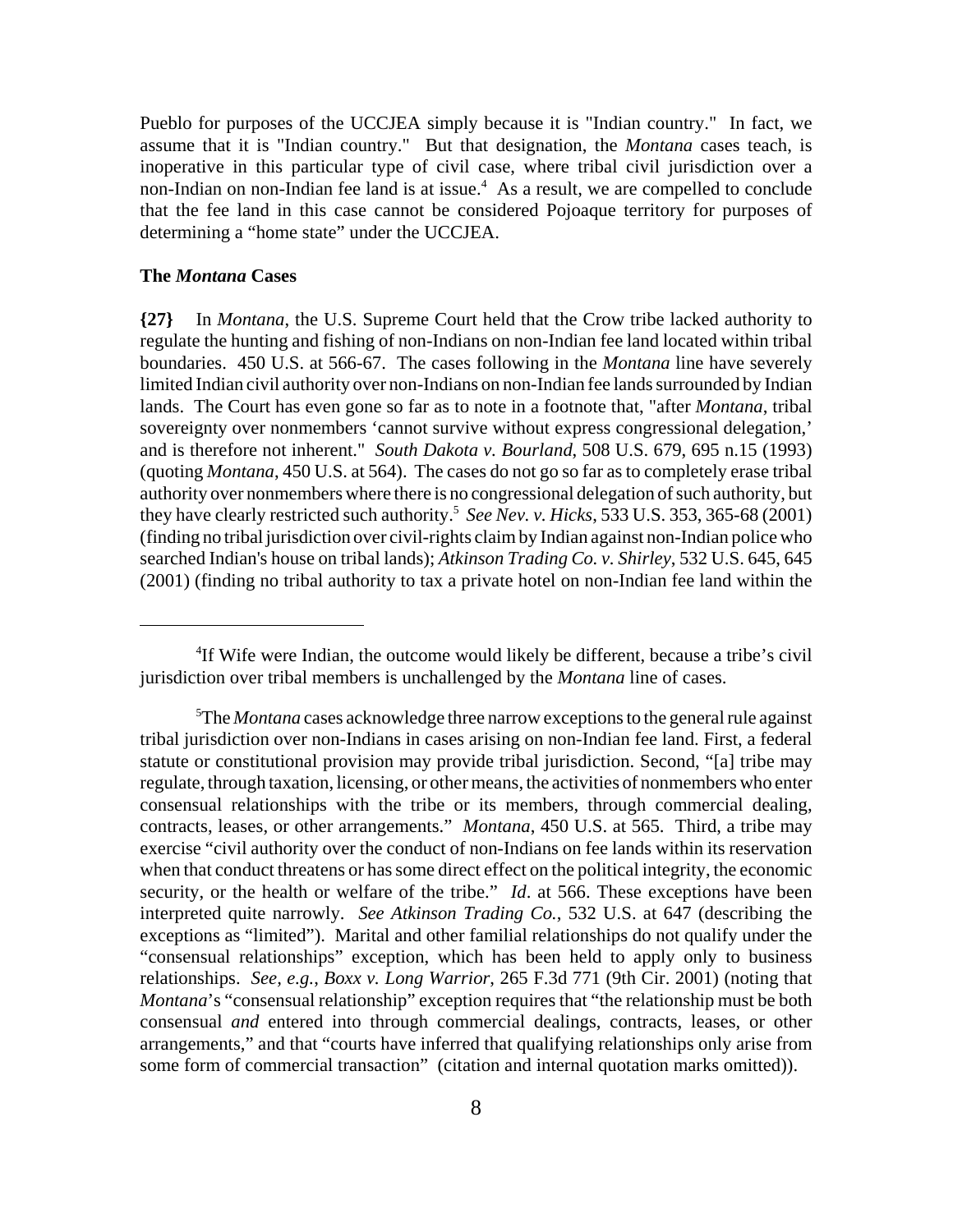exterior boundaries of the Navajo Nation); *Strate v. A-1 Contractors*, 520 U.S. 438, 459 (1997) (finding no tribal court jurisdiction for a personal injury action between two non-Indians for an automobile crash on a federal right-of-way surrounded by an Indian reservation). *See generally* William C. Canby, Jr., *American Indian Law in a Nutshell* 205 (4th ed. 2004) ("With the *Montana* 'rule' broadly applicable throughout reservations, the extent of . . . tribal court jurisdiction over nonmembers is subject to great limitation."); L. Scott Gould, *The Consent Paradigm: Tribal Sovereignty at the Millennium,* 96 Colum. L. Rev. 809, 814 (1996) ("With very few exceptions, inherent powers now extend to only tribal members . . . and to nonmembers who enter into consensual relationships with tribes."). *But see* Philip P. Frickey, *Adjudication and its Discontents: Coherence and Conciliation in Federal Indian Law,* 110 Harv. L. Rev. 1754, 1768 (1997) (asserting that Gould "falls victim . . . to the desire to impose an artificial coherence upon the field," and describing Gould's theory as "riddled with exceptions that deprive it of the quality of a coherent theoretical framework").

**{28}** The U.S. Supreme Court recently reaffirmed the proposition, initially stated in *Atkinson Trading Co.*, 532 U.S. at 659, that a tribe's efforts to exert civil authority over nonmembers on non-Indian fee land are "presumptively invalid." *See Plains Commerce Bank v. Long Family Land & Cattle Co.*, 128 S. Ct. 2709, 2720 (2008) (finding no tribal jurisdiction over discrimination claim concerning a non-Indian bank's sale of fee land within tribal boundaries). In the same case, the Court also reaffirmed that "once tribal land is converted into fee simple, the tribe loses plenary jurisdiction over it." *Id.* at 2719. *See generally Cohen's*, *supra* § 7.02[1][a], at 600-01 ("[W]hen nonmembers have a right to be in Indian country by virtue of land ownership, the usual presumption favoring tribal jurisdiction is reversed.").

**{29}** Only one of the *Montana* cases directly addresses whether Section 1151 "Indian country" applies in cases like ours, where Indian civil authority over a non-Indian on non-Indian fee land is at issue. In *Atkinson Trading Co.*, the Court held that the Navajo Nation lacked civil authority to tax a private hotel which was owned by a non-Indian and was located within the exterior boundaries of the Navajo Nation. 532 U.S. at 653-54. Important to the *Atkinson* Court, the hotel, though within the exterior boundaries of the Navajo reservation, was on non-Indian fee land. *Id.* at 653. In a footnote, the Court rejected out of hand the application of the Section 1151 "Indian country" analysis. "Section 1151 simply does not address an Indian tribe's inherent or retained sovereignty over nonmembers on non-Indian fee land." *Atkinson*, 532 U.S. at 653 n.5.

**{30}** Elsewhere, the *Montana* cases mention Section 1151 only in passing, if at all. *See, e.g., Strate*, 520 U.S. at 454 n.9 (noting the fact that Section 1151(a) treats rights-of-way as part of Indian country, while another statute does not); *Montana*, 450 U.S. at 562 (observing that a federal trespassing statute did not incorporate the Section 1151 definition of "Indian country," which the Court takes to be an indication that Congress did not want to include non-Indian fee lands within its scope). To the extent the footnote in *Atkinson Trading Co.* does not voice an explicit rejection of the applicability of Section 1151 and of exclusive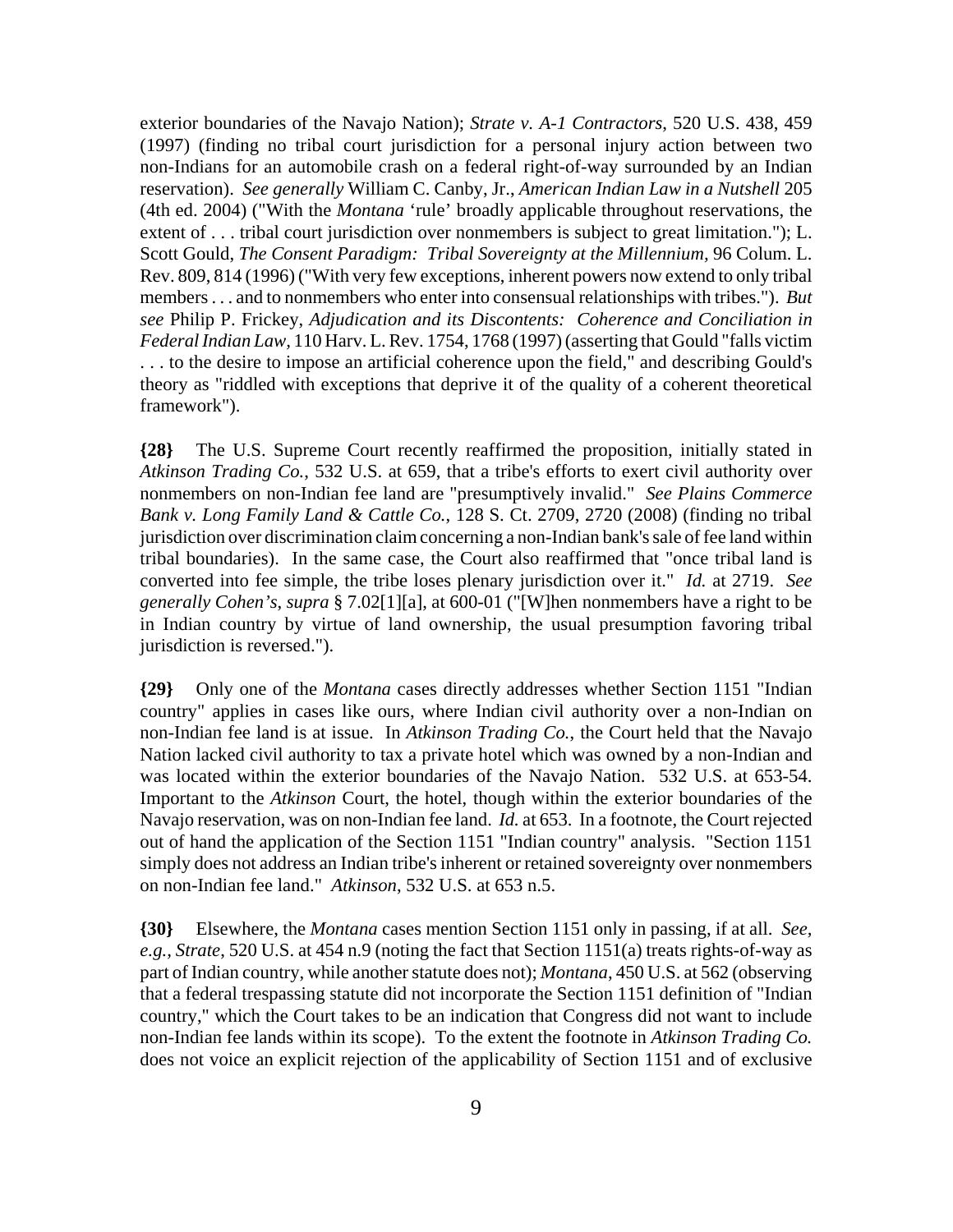Indian civil authority in the present context, the other cases in the *Montana* line, taken as a whole, amount to an *implicit* rejection of the Section 1151 paradigm on facts like those now before us.<sup>6</sup>

**{31}** The reason is that, if the U.S. Supreme Court had applied Section 1151 to the *Montana* cases in the way in which our Court of Appeals believed it should be applied here, the U.S. Supreme Court would have had to conclude, in each of the *Montana* cases discussed above, that the tribes had exclusive civil authority. In each case, the U.S. Supreme Court concluded the opposite, of course. The problem with our Court of Appeals' analysis emerges upon a step-by-step analysis of that Court's reasoning.

**{32}** The logic our Court of Appeals followed was (1) non-Indian fee land surrounded by tribal land is "Indian country," and (2) "Indian country" connotes tribal jurisdiction in both civil and criminal matters, and (3) the tribe must therefore have exclusive jurisdiction here. The *Montana* cases make clear that this analysis is too simplistic. In each case except *Venetie*, the Court analyzed non-Indian fee land surrounded by tribal land and concluded that the tribe had no exclusive jurisdiction, at least as far as non-Indians were concerned. Although our case addresses state jurisdiction, not tribal jurisdiction, the *Montana* cases nonetheless show that it is not enough merely to conclude that a certain plot of land is, or is not, "Indian country." Courts must also consider whether the parties involved are tribal members or not, and the type of case at issue. Where tribal jurisdiction over non-Indians on non-Indian fee land is concerned, the Supreme Court has made clear, at the very least, that *exclusive* tribal jurisdiction is problematic, even though such land may well qualify as "Indian country."

**{33}** Following the U.S. Supreme Court's lead, as we must, we conclude that while the fee land at issue is "Indian country," consistent with our holding in *Romero*, the "Indian country" paradigm cannot, and does not, answer the narrow question here: whether the fee land can be considered part of the Pojoaque Pueblo solely for the purposes of the UCCJEA's "homestate" jurisdiction. The *Montana* cases strongly suggest that the fee land here cannot be so considered. In cases with substantially similar facts, the Supreme Court has essentially

<sup>6</sup> One recent U.S. Supreme Court case on Indian civil jurisdiction which addresses Section 1151 at some length is *Venetie*, 522 U.S. at 520-21. The Court in *Venetie* established the standard for determining whether Indian lands qualify as "Indian country" under Section 1151(b). We applied the *Venetie* standard in *Romero*, 2006-NMSC-039, to address how to treat fee land in a criminal context. However, the *Venetie* case is notably distinct from the other *Montana* cases in that it does not address Indian civil authority over non-Indian fee lands surrounded by tribal lands, and is therefore not especially helpful here. Rather, *Venetie* addressed whether approximately 1.8 million acres of land in northern Alaska qualified as "Indian country" under Section 1151(b), and concluded that it did not. 522 U.S. at 523, 532.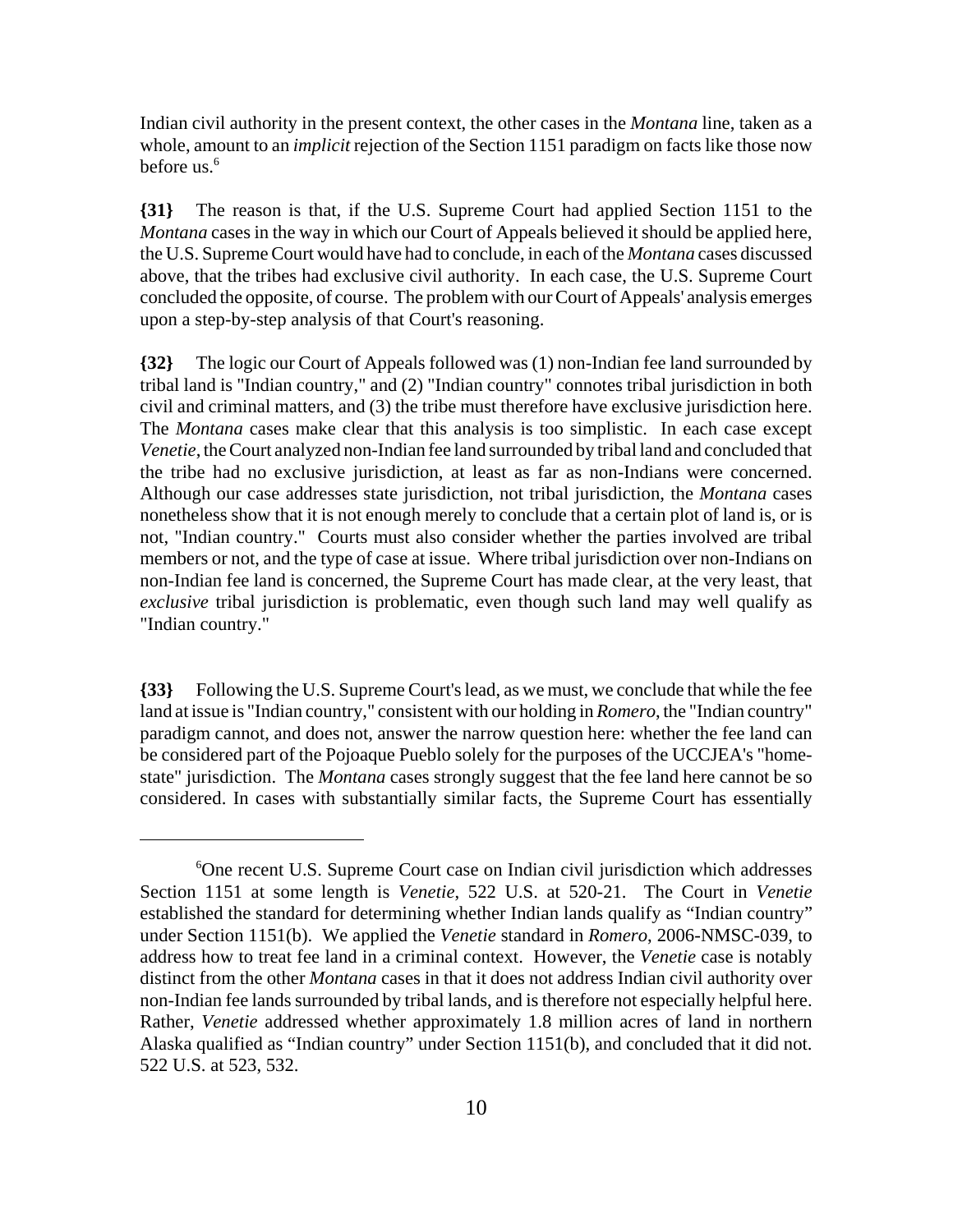concluded that such fee land is not within tribal authority with respect to non-Indians. We note, and explain in detail below, that state jurisdiction here does not exclude tribal jurisdiction. Rather, comity allows and encourages both courts to exercise jurisdiction. In coming to our conclusion, we emphasize that we are determining the nature of this fee land only for UCCJEA purposes, and only on the facts of this case. Different facts might produce different results.

**{34}** In sum, contrary to our Court of Appeals, we find no authority in federal Indian law or in recognized principles of tribal sovereignty that would give the Pojoaque Pueblo tribal court exclusive civil jurisdiction over this child-custody matter, such that it would displace concurrent jurisdiction with state courts. We next look to New Mexico statutory law—the UCCJEA—to see whether our Legislature has directed these parties to one forum or the other.

# **Home State Status Under the UCCJEA**

**{35}** The UCCJEA amounts to a decision by our Legislature to cede common-law jurisdiction over child-custody cases to courts in other states, where those courts have taken certain prescribed steps, under certain circumstances, to assert their own jurisdiction. Important to our controversy is that tribes are to be treated as states, meaning our Legislature has decided as a policy matter that it will surrender common-law custody jurisdiction to the tribes in the same way it would to Texas, Colorado, or Virginia. Thus, if the parties here had lived on the Pueblo for six straight months prior to filing the divorce action in state district court, that court would be required under UCCJEA "home-state" jurisdiction rules to surrender jurisdiction to the Pojoaque Pueblo tribal court. However, the UCCJEA remains silent about whether non-Indian land should be treated as tribal land for purposes of determining the territorial scope of any particular Pueblo. The Court of Appeals assumed that Section 1151 provided guidance, a conclusion which cannot be squared with recent U.S. Supreme Court case law. But Section 1151 cannot fill in the gap here for another reason: the Legislature never said it serves such a purpose within this particular statute. The Legislature easily could have done so, and has done so in other contexts.

**{36}** We first observe that where Congress has desired to incorporate the Section 1151 "Indian country" definition into civil jurisdiction statutes, to specifically indicate that non-Indian fee land may qualify as Indian land, it has done so explicitly. *See Montana*, 450 U.S. at 562. ("If Congress had wished to extend tribal jurisdiction to lands owned by non-Indians, it could easily have done so by incorporating in [a federal trespassing statute] the definition of 'Indian country' in 18 U.S.C. § 1151 . . . ."). Many statutes and regulations explicitly apply Section 1151 to define Indian territory. *See, e.g., Hydro Res., Inc. v. EPA*, 562 F.3d 1249, 1258 (10th Cir. 2009) (noting that 40 C.F.R. § 144.3, a portion of an underground water protection regulation, defines "Indian lands" as "Indian country as defined in 18 U.S.C. § 1151" (internal quotation marks and citation omitted)). The most telling example for present purposes is the Indian Child Welfare Act, which explicitly defines "reservation" as "Indian country as defined in section 1151 . . . ." 25 U.S.C. §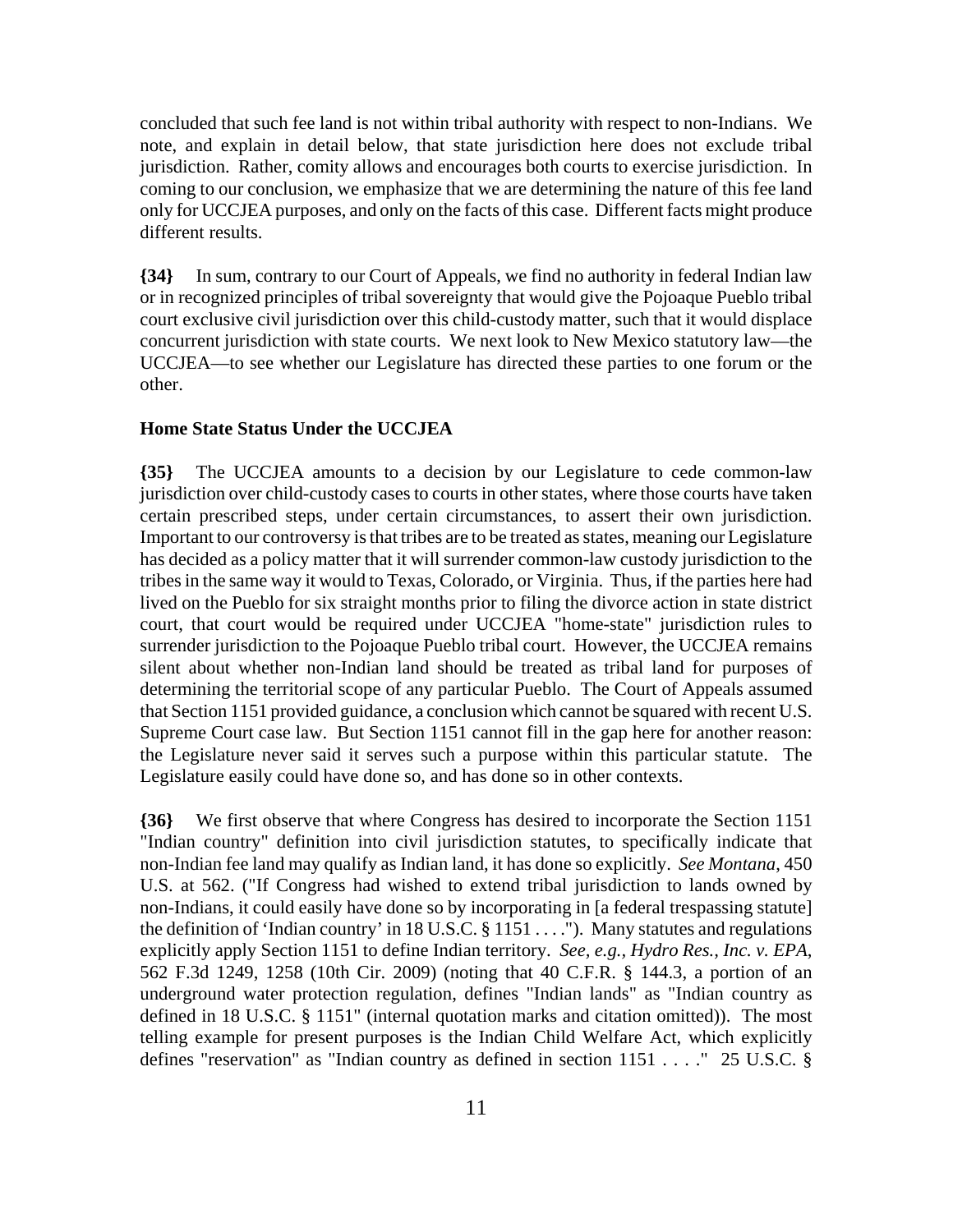#### 1903(10) (2000).

**{37}** Like Congress, our Legislature has also used the term "Indian country" to define the scope of Indian lands. *See, e.g.*, NMSA 1978, § 27-2B-6(F)(2) (2007) (incorporating federal Social Security Act definition of "Indian country" for purposes of New Mexico Works Act); NMSA 1978, § 6-28-4(A) (2006) (Indian Capital Outlay); NMSA 1978, § 11-13-1 (1997, as amended) (incorporating "Indian country" for criminal jurisdiction for purposes of Indian Gaming Compact, 2007 Joint Resolution). It is clear that where Congress or our Legislature wishes to use the "Indian country", paradigm they do so. Using common-law canons of statutory construction, we may conclude that where the Legislature did not include such a definition, it intended to exclude it. *See Boudette v. Barnette*, 923 754, 757 (9th Cir. 1991) ("[W] hen a statute designates certain . . . manners of operation, all omissions should be understood as exclusions."). In our inquiry into how to classify the fee land here, the absence of any mention of Section 1151 or "Indian country" from the UCCJEA may not be dispositive, but it is persuasive evidence that the fee land at issue here cannot be considered part of the "home state" of the Pojoaque Pueblo within the meaning of the statute.

#### **History of the Fee Land**

**{38}** The history and nature of the fee land here further aids our inquiry into how this land should be classified for purposes of UCCJEA "home-state" jurisdiction. First, the record discloses that Wife's father pays property taxes to Santa Fe County. It is axiomatic in Indian law that state taxation of Indian lands is limited. *See Okla. Tax Comm'n v. Chickasaw Nation*, 515 U.S. 450, 458 (1995) ("'[A]bsent cession of jurisdiction or other federal statutes permitting it,'. . . a State is without power to tax reservation lands and reservation Indians." (quoting *County of Yakima v. Confederated Tribes & Bands of Yakima Indian Nation*, 502 U.S. 251, 258 (1992))). The fact that Wife's father pays state property taxes offers insight then into the status of this land as non-Pueblo land.

**{39}** Second, the land's history, which we summarize below, tells us that for many years, and for many purposes, it was considered neither Pueblo nor federal land, but rather private land subject to state taxation. Although the record before us now is largely silent about the fee land's history, we are confident based on this Court's treatment of the same land in *Romero*, 2006-NMSC-039, as well as the Court of Appeals opinion, *State v. Romero*, 2004-NMCA-012, 135 N.M. 53, 84 P.3d 670, that it is one of many parcels of land which the Pueblos sold during the late 19th and early 20th centuries to some 3,000 non-Indians as a result of territorial supreme court rulings, and later U.S. Supreme Court rulings, which cleared the way for Pueblos to sell their lands. *See, e.g., United States v. Joseph*, 94 U.S. 614, 618 (1876) ("[P]ueblo Indians, [unlike other tribes], hold their lands by a right superior to that of the United States. Their title dates back to grants made by the government of Spain before the Mexican revolution . . . ."); *see also Mountain States Tel. & Tel. Co. v. Pueblo of Santa Ana*, 472 U.S. 237, 243 (1985) (noting that the *Joseph* rule permitted the sale of parcels of formerly Pueblo land, all inside Pueblo boundaries, to some 3,000 non-Indians).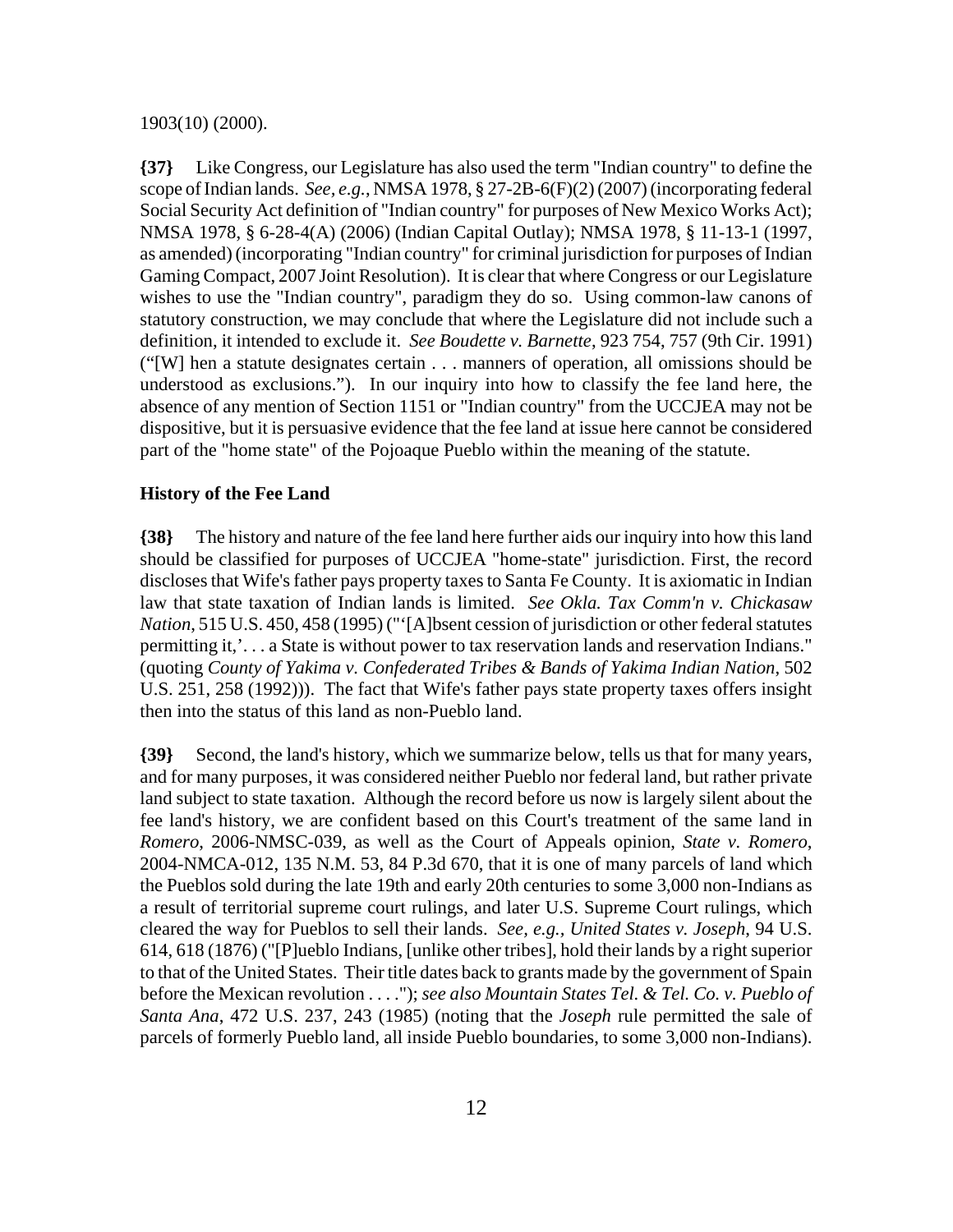**{40}** The U.S. Supreme Court's 1913 decision in *United States v. Sandoval*, 231 U.S. 28 (1913), cast some doubt on the title of all these non-Indian lands, "by suggesting that the Pueblos had been wrongfully dispossessed of their lands." *Mountain States Tel. & Tel. Co.*, 472 U.S. at 243. Congress in 1924 passed the Pueblo Lands Act (PLA) in response to these concerns. The PLA established the Pueblo Lands Board to settle issues of title to various lands within the boundaries of New Mexico's pueblos. *See id.* at 244-45. Under the Board's rules, "adverse possession by non-Indian claimants, coupled with the payment of taxes from 1889 to the date of enactment in 1924, or from 1902 to 1924 if possession was under color of title, sufficed to extinguish a Pueblo's title." *Id.* at 244.

**{41}** A decision by the Board to grant title of formerly Pueblo land to a non-Indian had "the effect of a deed of quitclaim as against the United States and said Indians." *An Act To quiet the title lands within Pueblo Indian land grants, and for other purposes*. Pub. L. No. 253, 43 Stat. 637 (1924). This extinguishment of Pueblo title is important in determining the nature of non-Indian fee land within the boundaries of a Pueblo. Prior to the enactment of Section 1151 in 1948, "Indian lands were judicially defined to include only those lands in which the Indians held some form of property interest . . . ." *Solem v. Bartlett*, 465 U.S. 463, 468 (1984). Title, for many years, was considered synonymous with territorial sovereignty, and even today governmental authority has not been completely divorced from title. Congressional passage of Section 1151 altered the direct connection between title and "Indian country" status, but title and civil adjudicatory authority have never been, and still are not, completely de-coupled from one another. *See* Frickey, *supra*, at 1768-69 ("Sovereignty connotes authority over a region and the people within it. Recent federal Indian law cases have shown a trend away from conceptualizing tribal sovereignty as including this traditional geographic component." (Footnote omitted.)).

**{42}** Our Court of Appeals noted many of these same cases, and undertook a similar analysis, in its opinion in *Romero*, 2004-NMCA-012. Although we reversed that opinion, see *Romero*, 2006-NMSC-039, we did not take issue with the historical accuracy of the Court of Appeals' account of Pueblo land title issues, the Pueblo Lands Board, or the PLA. We merely concluded that the PLA did not provide "substantial and compelling evidence of congressional intent to change Indian country status." *Id.* ¶ 25.

**{43}** We agree with that conclusion. We do note, however, that in the context of today's opinion—a civil action—the PLA title determinations carry greater weight than in a criminal context, in part, because the concerns which accompany "checkerboarding" of title in a criminal context may not be as pivotal in a civil matter. In *Seymour v. Superintendent of Washington State Penitentiary*, 368 U.S. 351, 358 (1962), the Court noted that "Indian country" designation is necessary in an area where Indian and private fee land are intermingled, so as not to impose upon law enforcement of duty to "search tract books in order to determine whether criminal jurisdiction over each particular offense, even though committed within the reservation, is in the State or Federal Government." In the criminal context, Section 1151's "Indian country" designation provides necessary homogenizing force, creating uniformity out of the sometimes chaotic jumble of land titles on, near, and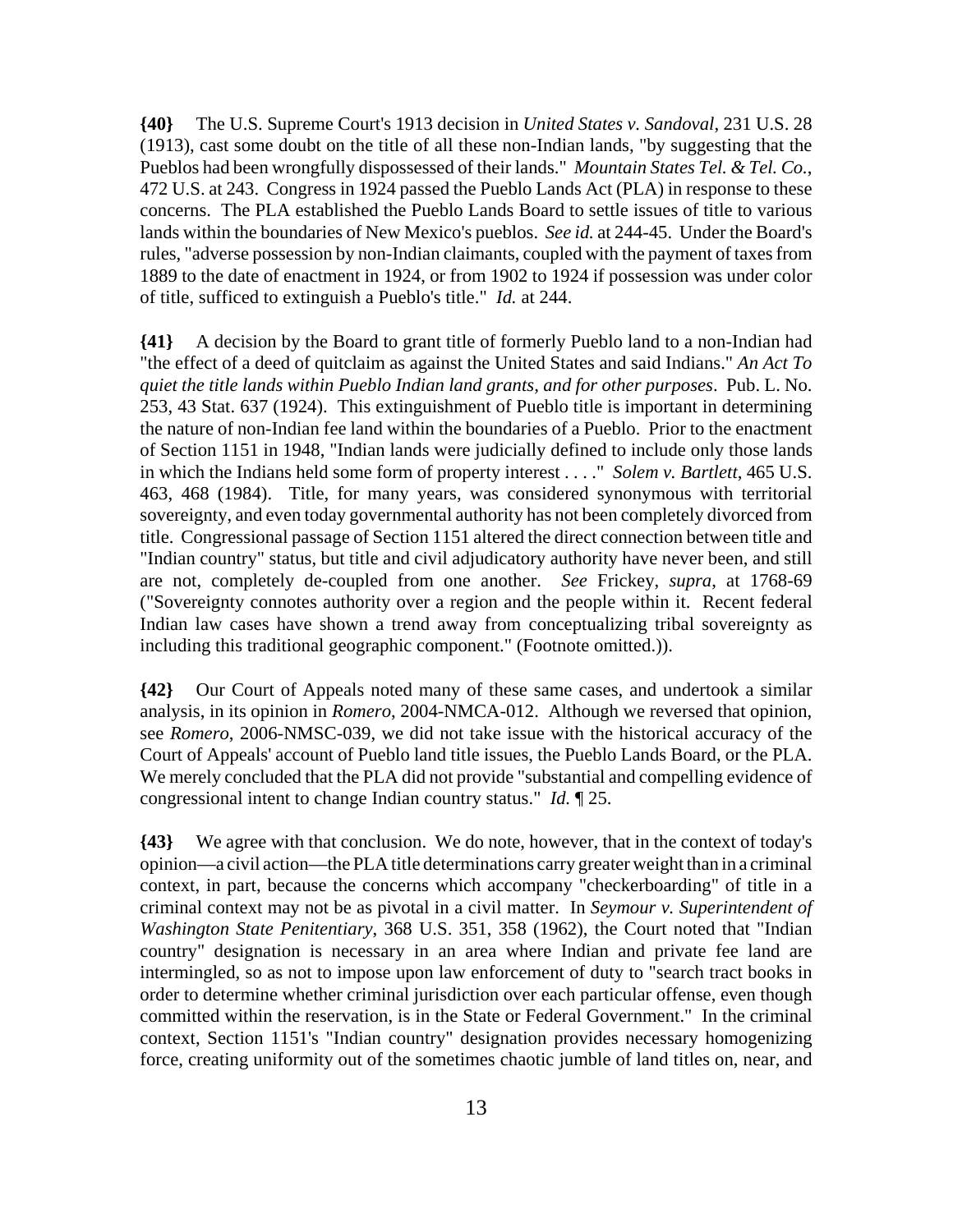within tribal boundaries. This kind of homogenization is not essential in civil cases, where concerns about time-sensitive police responses are absent, and where cases unfold on a much longer time line, and it is possible and even desirable to consult maps and tract books to determine the nature of land ownership.

**{44}** The fee land in question here, as part of the body of land confirmed as private land by the Pueblo Lands Board, would have been subject to the foregoing legal principles about the extinguishment of Pueblo and federal title. We recognize that times, as well as the law, have changed for the better during the last 85 years, but we find it persuasive that the provenance of this fee land suggests it was understood, for many years, to be non-Pueblo land—not for criminal jurisdiction over tribal members as Congress and this Court have made clear—but in other contexts, and at least in the narrow set of civil jurisdiction circumstances outlined in the *Montana* line of cases.7

**{45}** In sum, the text of the UCCJEA, combined with the *Montana* cases and the history of the non-Pueblo fee lands and the PLA, compels a conclusion that the non-Indian fee land in this case cannot be considered part of the Pueblo under the UCCJEA and under these facts. This conclusion is in keeping with the U.S. Supreme Court's evolving notion of what constitutes tribal land for purposes of civil jurisdictional authority, which, as we have seen, is highly situation-dependent.

**{46}** As a sort of coda to our analysis, we note that our conclusion finds further support in the written opinion of the Pojoaque Pueblo court. In its "Final Decree of Child Custody, Support and Visitation," the court described Wife's removal of the children to her father's house as taking the children "off Pueblo lands," strongly suggesting that the Pueblo itself, or at least the Pueblo court, does not consider the fee land to be Indian territory. The court reiterated this position two paragraphs later, describing Wife's removal to her father's property as taking the children "off tribal lands." Further, the court asserted jurisdiction over

<sup>7</sup> Judge Sutin, dissenting from the Court of Appeals opinion in *Romero*, mounted a crisp and persuasive argument against that Court's conclusion that the PLA's treatment of non-Indian lands was dispositive of tribal criminal jurisdiction on those lands. 2004- NMCA-012, ¶¶ 39-42. Judge Sutin later noted, in a similar vein, that disputes about what portions of Section 1151 may or may not apply to Pueblos, as well as the larger dispute over jurisdiction on Pueblo lands, are questions that cry out for a "political, not a judicial solution," because "[t]he legal backdrop is quaggy and unstable. What exists is a hodgepodge of cases involving a patchwork of statutes, and a mishmash of analyses, stated purposes, arguments, and results, providing . . . no common direction for the right result in this case." *Id*. ¶ 55. We agree. Having delved deeply into the "quaggy" realm of state-tribal jurisdiction, we appreciate Judge Sutin's observations, but, we nonetheless conclude that the PLA does provide a good backdrop against which to make our decision, which is rooted in a legal foundation that, while lamentably "unstable," is not so formless that it prevents us from discerning patterns sufficient enough to guide us to a sound and principled conclusion.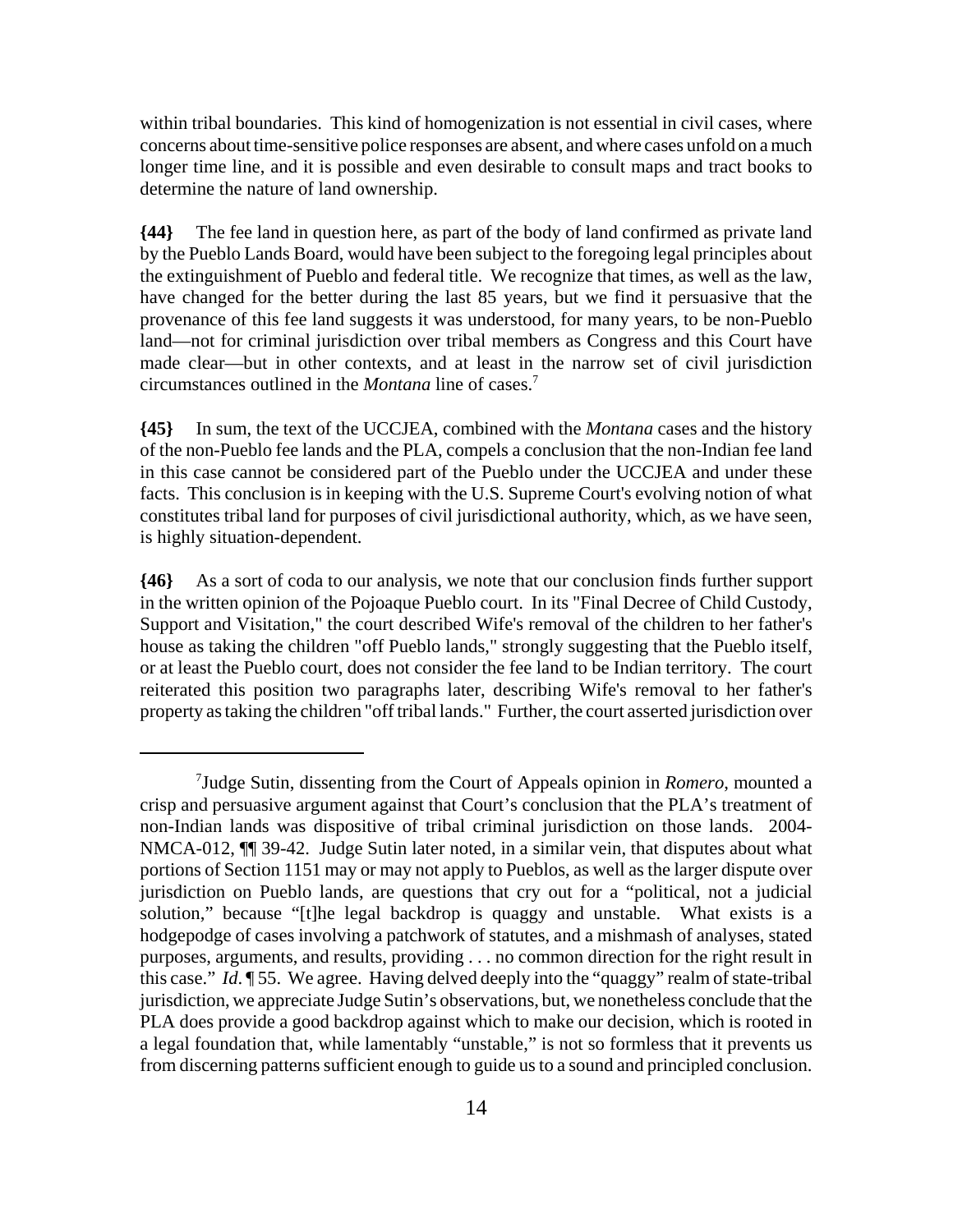the child-custody, support, and visitation matters "based on the parties' significant connections to this forum." While the court did not cite to either the PKPA or the UCCJEA in its decree, and we therefore cannot be certain that it intentionally adopted the language of those statutes, it appears that the court may have been conceding that it did not have "home-state" jurisdiction, but rather relied on "significant connections" jurisdiction, as does the state court.

# *Williams v. Lee* **Infringement**

**{47}** Repeatedly, we have recognized the "infringement test" developed from *Williams v. Lee*, 358 U.S. 217, 220 (1959), which upheld "the right of reservation Indians to make their own laws and be ruled by them." *Found. Reserve Ins. Co. v. Garcia*, 105 N.M. 514, 515, 734 P.2d 754, 755 (1987). Although the U.S. Supreme Court in the *Montana* line of cases subsequently narrowed *Williams*, particularly where the issue is tribal authority over non-Indians, we continue to apply the infringement test to determine whether the exercise of state authority will compromise the tribal sovereignty recognized in *Williams*. Under the infringement test, we consider three factors: whether the parties are Indian or non-Indian; whether the cause of action arose within the Indian reservation; and the nature of the interest to be protected. *Found. Reserve Ins. Co.*, 105 N.M. at 515, 734 P.2d at 755. This case involves a non-Indian mother residing on non-Indian fee land within the Pueblo of Pojoaque, thereby affording both the State and the Pueblo considerable interests in adjudicating child-custody matters involving New Mexico citizens and Pojoaque tribal members. Therefore, the exercise of concurrent (but not exclusive) state-court jurisdiction on these facts does not infringe on the Pueblo's ability to make its own laws and be governed by them.

#### *Tempest Recovery Servs., Inc. v. Belone*

**{48}** In reaching its conclusion that the tribal court had exclusive jurisdiction over the child-custody issue, the Court of Appeals relied on this Court's opinion in *Belone*, 2003-NMSC-019, ¶¶ 10-12, for the proposition that Section 1151's definition of "Indian Country" applies "in civil cases." *Garcia*, 2008-NMCA-116, ¶ 21. In part due to some of the collateral language therein, *Belone* may have been misapprehended.

**{49}** In *Belone*, we concluded that a Navajo tribal court and a New Mexico district court shared concurrent jurisdiction over an auto repossession action, where the automobile was repossessed from an Indian allotment outside the boundaries of the Navajo reservation. 2003-NMSC-019, ¶ 15. In addition to reaffirming the *Belone* Court's emphasis on concurrent state-tribal jurisdiction in civil cases, we note that the opinion's express holding is only that "allotted Indian lands . . . [are] Indian country pursuant to § 1151." *Id*. ¶ 12. This uncontroversial proposition is fully supported by the text of Section 1151(c), which grants "Indian country" status to "all Indian allotments, the Indian titles to which have not been extinguished . . . ." In the course of observing that Section 1151 has been applied beyond the criminal context for which the statute was originally intended, the *Belone* Court made some broad statements about its application to civil cases. Those statements should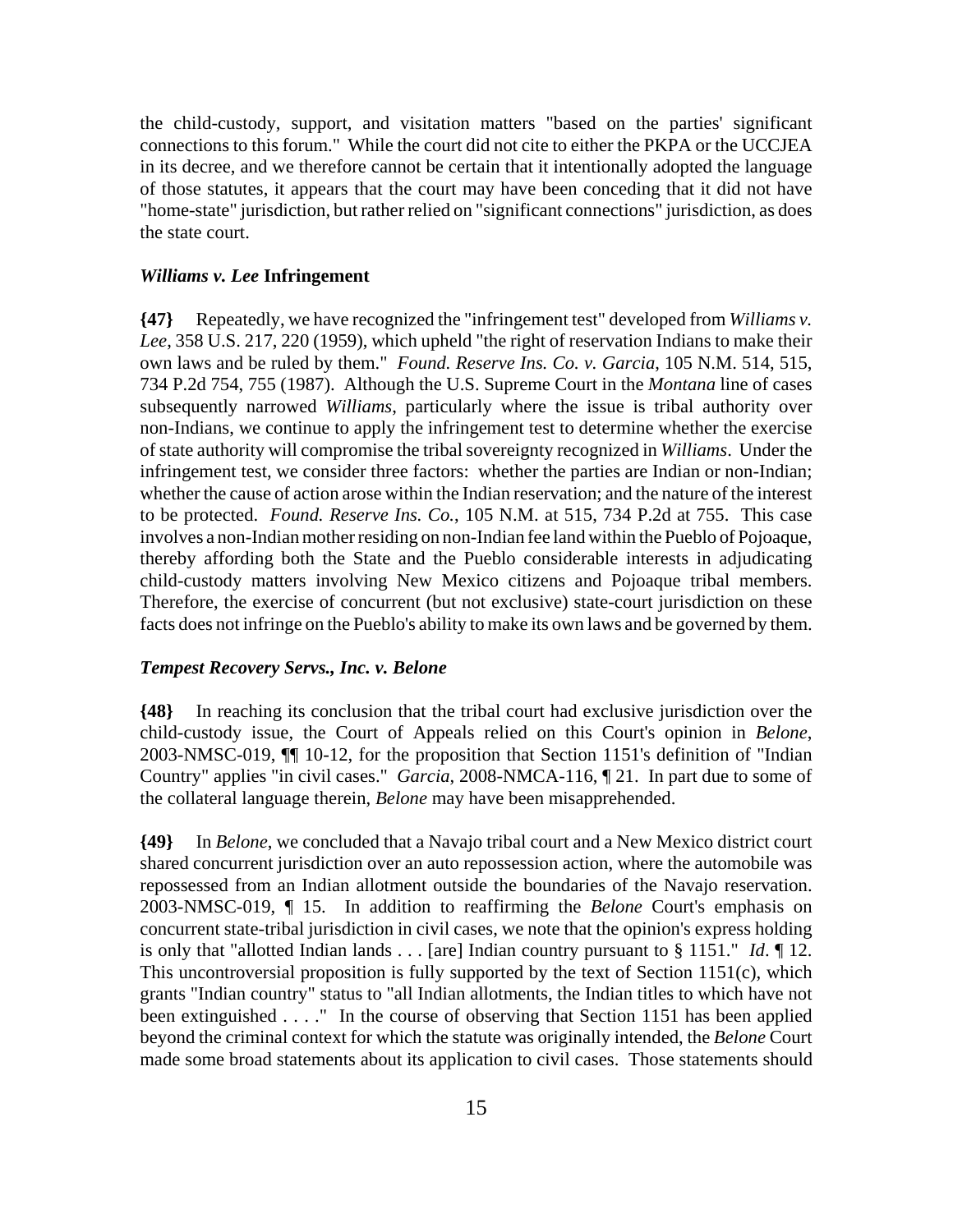not be taken to mean that Section 1151 necessarily applies in all civil matters. To the extent the Court of Appeals may have done so, it read more into *Belone* than we intended.

# **Parental Kidnapping Prevention Act**

**{50}** In analyzing the applicability of the PKPA to the present case, we first note a fundamental difference between the federal statute and the UCCJEA. While the UCCJEA is a state enactment which is not binding on tribal courts, the PKPA would apply to tribes if Congress intended it to do so, because of Congress's plenary power over the tribes. *See S.D. v. Yankton Sioux Tribe*, 522 U.S. 329, 343 (1998) ("Congress possesses plenary power over Indian affairs, including the power to modify or eliminate tribal rights."). If the PKPA were to define tribes as "states," then, unlike the UCCJEA, the PKPA would require the tribes to abide by its conditions, even if the tribe did not explicitly pass such a statute. *But see* Canby, *supra*, at 228-29 ("Neither the Constitution nor federal statutes appear to require tribal courts to give full faith and credit to state court judgments. As a matter of practice, however, many tribal courts regularly give full effect to state court judgments, presumably also as a matter of 'comity.'").<sup>8</sup> We, therefore, turn to an analysis of whether the PKPA applies to tribes.

# **Application to the Present Case**

**{51}** The PKPA applies virtually the same analytical framework as the UCCJEA. It sets up the same two-tiered analysis for determining jurisdictional priorities in child-custody cases. *See* § 1738A(c)(1) and (2). There is, however, one distinction between the UCCJEA and the PKPA which is significant here. Unlike the UCCJEA, the PKPA does not explicitly define Indian tribes as "states" for purposes of interstate full faith and credit. If the PKPA does not treat tribes as "states," then the conclusions of tribal courts need not be given full faith and credit by state courts. The converse is also true. If tribes are not "states," then they have no duty under the PKPA to give full faith and credit to state-court judgments. For reasons described in the following section, we determine that the PKPA does not apply to tribes, and therefore, has no application in this case. Neither the district court nor the tribal court were required to give one another full faith and credit under the terms of the PKPA.

**{52}** Courts are divided over whether the PKPA and similar full faith and credit legislation intend to treat Indian tribes the same as "states." Some jurisdictions have held that tribes should be treated as "states" under the PKPA and similar statutes. *See In re Larch*, 872 F.2d 66, 68 (4th Cir. 1989) (holding that the Cherokee tribe is a "state" for purposes of the PKPA); *Martinez v. Superior Court*, 731 P.2d 1244, 1247 (Ariz. Ct. App. 1987) (holding that

<sup>8</sup> The Violence Against Women Act, 18 U.S.C. §§ 2265-2266 (2000), contains a full faith and credit provision which mandates that all states, tribes, and territories enforce one another's orders of protection. In New Mexico, the Tribal-State Judicial Consortium has adopted a standard front page for protection orders that will aid the enforcement of protection orders across jurisdictions.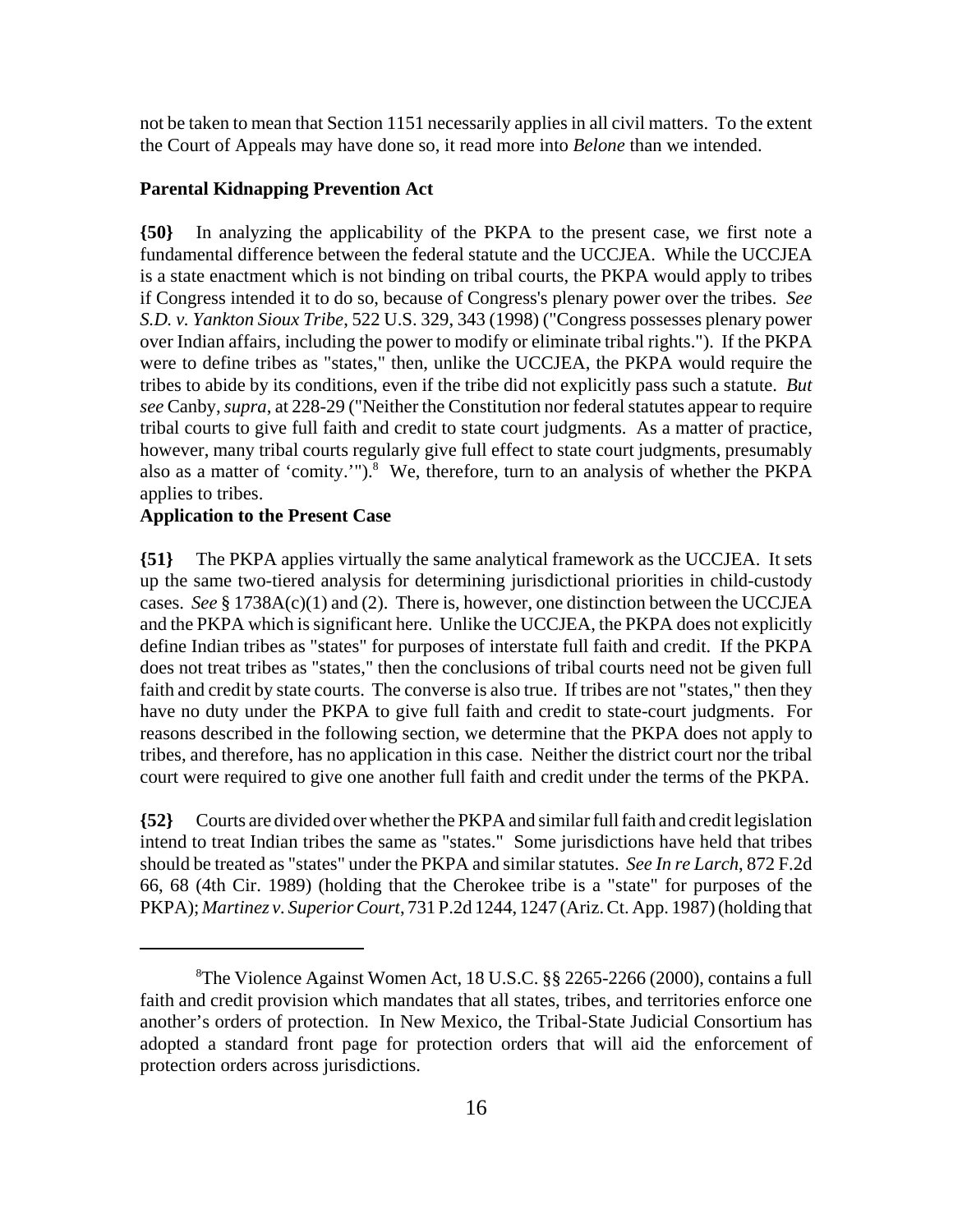Indian reservations are "territories or possessions," and, therefore, to be treated as "states" for purposes of Arizona's UCCJA). At least one tribal court has specifically held that the PKPA requires tribal courts to afford full faith and credit to state-court judgments. *See Eberhard v. Eberhard*, 24 Indian L. Rptr. 6059, 6060 (Cheyenne River Sioux Tribal Ct. App. 1997). Other courts have concluded that tribes should not be treated as "states" for the purpose of full faith and credit in a child-custody context. *See, e.g., John v. Baker*, 982 P.2d 738, 762 (Alaska 1999) (concluding that "the PKPA does not accord full faith and credit to tribal judgments"); *Desjarlait v. Desjarlait*, 379 N.W.2d 139, 144 (Minn. Ct. App. 1985) (determining that Minnesota's UCCJA does not apply to jurisdictional disputes between state courts and tribal courts, and that the federal constitution's full faith and credit clause "expressly applies to matters between states, not to matters between tribal courts and states"); *Malaterre v. Malaterre*, 293 N.W.2d 139, 144 (N.D. 1980) (refusing to resolve a child-custody issue between a tribal court and a state court on the basis of the UCCJA, because the UCCJA "pertains to fact situations which involve jurisdictional disputes with sister states"). We find more persuasive the position that the PKPA does not apply to tribes, and therefore, tribes are not bound to give full faith and credit, under the PKPA, to state-court judgments in state-court cases.

**{53}** In evaluating the PKPA, as with any statute, we first look to the plain text, and if we discern ambiguity there, we then engage in the act of statutory interpretation. *See State ex rel. Helman v. Gallegos*, 117 N.M. 346, 352, 871 P.2d 1352, 1358 (1994). The PKPA nowhere states that tribes are to be treated as states, and in fact, the words "tribe" and "Indian" are entirely absent. Observers have noted that the PKPA's legislative history lacks any suggestion that Congress intended the statute to apply to tribes. *See* Barbara Ann Atwood, *Fighting Over Indian Children: The Uses and Abuses of Jurisdictional Ambiguity,* 36 UCLA L. Rev. 1051, 1063 n.50 (1989) (noting that "the legislative history of the PKPA contains no discussion of tribal custody decrees," and that "Congress was manifestly concerned with reducing jurisdictional competition between state courts"). The absence of any mention of tribes or Indians might be taken to signify that Congress simply assumed that the statute would apply to tribes—that tribes are understood to be treated like states for the purposes of affording full faith and credit to judicial decisions. This is one of the primary arguments made by those who believe the PKPA was meant to apply to tribes. *See Eberhard*, 24 Indian L. Rptr. at 6065 (noting that, in the context of the legislative development of the PKPA, "Congress was not required to explicitly refer to Indian tribes since the judicial interpretive backdrop against which it legislated . . . clearly reflected that tribes were included within the states, territories, or possessions of the United States"). One of the judges on the *Eberhard* panel, Robert N. Clinton, also a law professor at Arizona State University, has articulated this view elsewhere. *See* Robert N. Clinton, *Tribal Courts and the Federal Union,* 26 Willamette L. Rev. 841, 902-04 (1990).

**{54}** The argument that Congress implicitly intended the PKPA to be applied to tribes, as a matter of background principles, would be stronger if not for the multiple statutes very similar to the PKPA which, on their plain terms, apply to the tribes. *See* 25 U.S.C. § 1725(g) (judicial proceedings of the Passamaquoddy Tribe, Penobscot Nation, and State of Maine);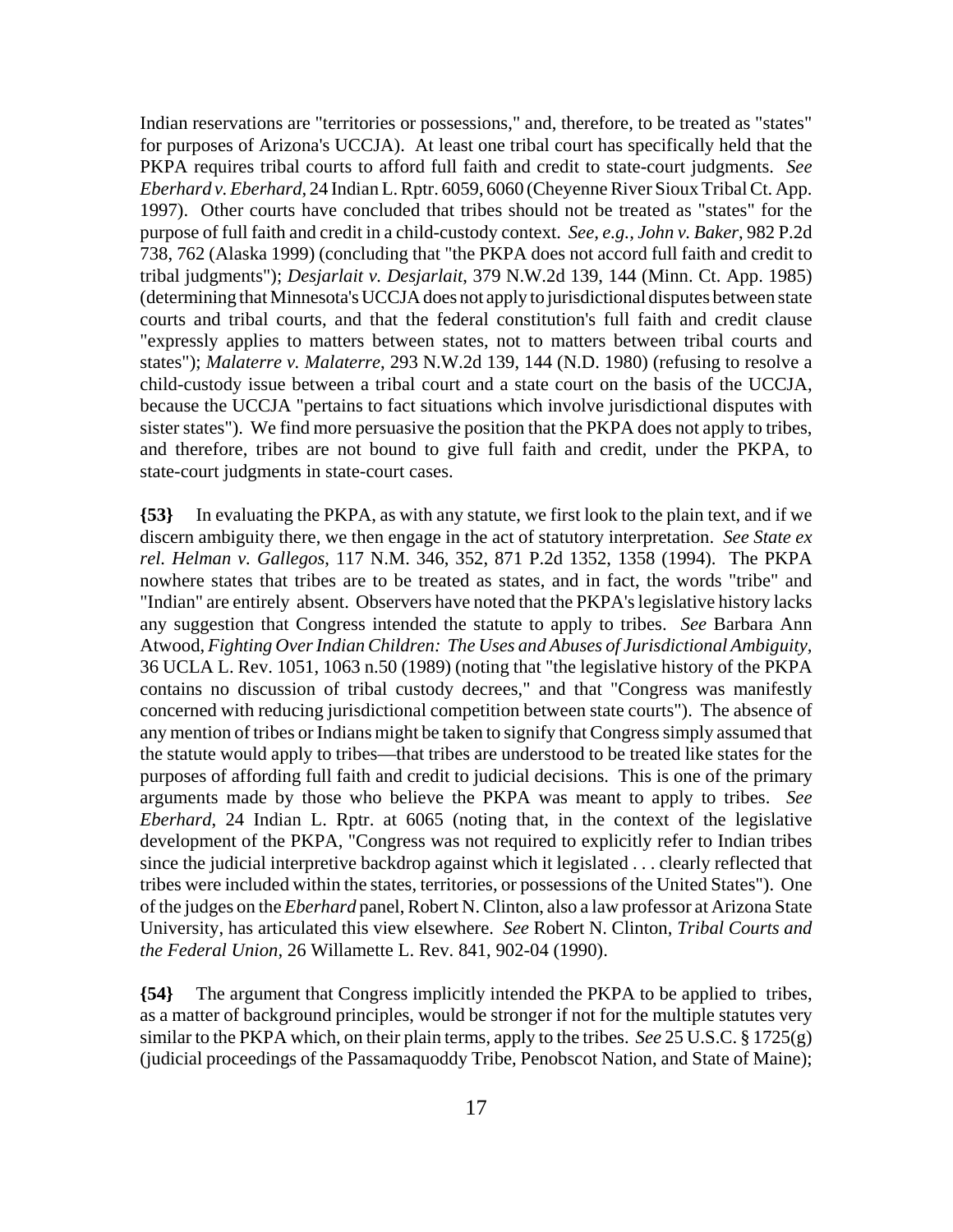§ 1738(B) (child support orders); 18 U.S.C. § 2265(a) (2000) (Violence Against Women Act); 25 U.S.C. § 1911(d) (2000) (Indian Child Welfare Act). The explicit inclusion of tribes in these statutes strongly suggests that Congress not only considers it necessary to specify when legislation is meant to apply to tribes, but also that Congress is capable of doing so when it desires. The most telling example is Section 1738(B), which immediately follows the PKPA in the United States Code. Section 1738(B) mandates full faith and credit between "states" for child-support orders, and it defines "state" as "a state of the United States, the District of Columbia, the Commonwealth of Puerto Rico, the territories and possessions of the United States, *and Indian country (as defined in section 1151 of title 18*)." 28 U.S.C. § 1738(B) (emphasis added). The PKPA employs a virtually identical definition of "state," except that it does not include the phrase "and Indian country."

**{55}** We also observe the fundamental principle of Indian law that tribes retain "all inherent attributes of sovereignty that have not been divested by the Federal Government," and that "the proper inference from silence . . . is that the sovereign power . . . remains intact." *Merrion v. Jicarilla Apache Tribe*, 455 U.S. 130, 148-49 n.14 (1982). Applied here, this principle strongly suggests that if Congress intends to dictate to tribal courts principles of full faith and credit, it must do so explicitly.

# **"Territories" as Used in the PKPA Does Not Refer to Tribes**

**{56}** Another argument sometimes made for applying the PKPA and other full faith and credit measures to the tribes is that the word "territories" in the Act is meant to refer to tribes. See *Eberhard*, 24 Indian L. Rptr. at 6059; *Sheppard v. Sheppard*, 655 P.2d 895, 902 (Idaho 1982). Similarly, a series of 19th century opinions by the Eighth Circuit held that Indian tribes were territories under the then-existing full faith and credit statute. *See Cornells v. Shannon*, 63 F. 305, 306 (8th Cir. 1894); *Standley v. Roberts*, 59 F. 836, 845 (8th Cir. 1894); *Mehlin v. Ice*, 56 F. 12, 19 (8th Cir. 1893). Not all observers agree that these Eighth Circuit cases definitively hold that tribes are "territories." *See* Kelly Stoner & Richard A. Orona, *Full Faith and Credit, Comity, or Federal Mandate? A Path That Leads to Recognition and Enforcement of Tribal Court Orders, Tribal Protection Orders, and Tribal Child Custody Orders*, 34 N.M. L. Rev. 381, 385 (2004) ("[I]n closely examining the opinions of the [Eighth Circuit], it is quite clear that none have ever conclusively determined that tribes are indeed 'Territories'. . . ."). Others question that there is any relationship between the 19th century opinions of the Eighth Circuit and the present day full faith and credit statute. *See* Fred L. Ragsdale, Jr., *Problems in the Application of Full Faith and Credit for Indian Tribes,* 7 N.M. L. Rev. 133, 139 (1977) ("[T]he relationship between the [8th Circuit] cases and full faith and credit legislation . . . is tenuous at best.").

**{57}** The Eighth Circuit's 19th century views notwithstanding, the view of tribes as "territories" for the purposes of full faith and credit statutes appears to have fallen out of favor with most contemporary courts. *See* Canby, *supra*, at 228 ("Despite some argument over the matter, it is probable that tribal court judgments do not fall within [the "territory"] terminology [of the general full faith and credit statute]."); Atwood, *supra*, at 1063 n.50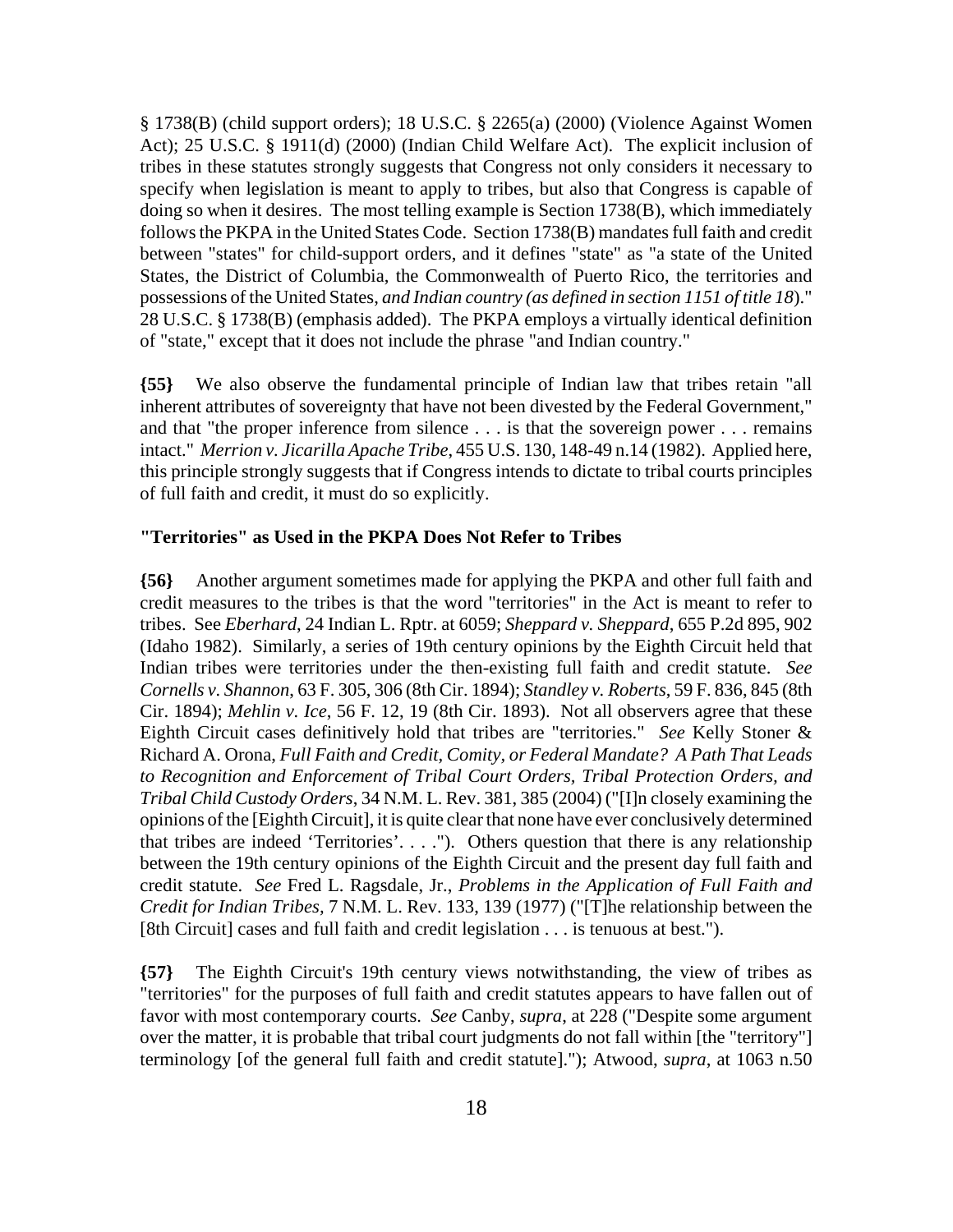(noting that "most courts have concluded that Indian tribes are not 'territories or possessions' of the United States and therefore are not bound by the full faith and credit guarantee"); Stephanie Moser Goins, *Comment: Beware the Ides of Marchington: The Erie Doctrine's Effect on Recognition and Enforcement of Tribal Court Judgments in Federal and State Court*, 32 Am. Indian L. Rev. 189, 207 (2007) (observing that modern courts have "rejected the 19th century view of tribes as entities under the ownership of the United States," and that the "prevailing modern view among courts is that tribes are not properly considered 'territories' or 'possessions' within the meaning of 28 U.S.C. § 1738"); *see also Brown v. Babbitt Ford, Inc.*, 571 P.2d 689, 694 (Ariz. Ct. App. 1977) (stating that "territory" does not refer to tribes); *but see Sheppard*, 655 P.2d at 902 (stating that "territories and possessions" includes Indian tribes); *Santa Clara Pueblo v. Martinez*, 436 U.S. 49, 65 n.21 (1978) (noting in dicta that tribal court judgments "have been regarded in some circumstances as entitled to full faith and credit in other courts"); *Tracy v. Superior Court of Maricopa County*, 810 P.2d 1030, 1038 (Ariz. 1991) (same).

**{58}** Furthermore, we note that reading "territories" to mean "tribes" would render superfluous the explicit inclusion of "Indian tribes" in Section 1738(b) and other statutes that on their terms apply to "territories" and also to "tribes." This Court has in the past noted that we will not interpret statutes so that terms are rendered mere surplusage. *See State v. Javier M.*, 2001-NMSC-030, 132, 131 N.M. 1, 33 P.3d 1 ("A statute must be construed so that no part of the statute is rendered surplusage or superfluous.'" (quoting *Katz v. N.M. Dep't of Human Servs.*, 95 N.M. 530, 534, 624 P.2d 39, 43 (1981)). This statutory interpretation canon, while not dispositive by itself, provides further persuasive evidence that when Congress intends to apply full faith and credit principles to tribal courts, it does so explicitly.

# *Jim v . CIT Fin. Servs. Corp.*

**{59}** One case often cited for the proposition that Indian tribes qualify as "territories" for the purposes of full faith and credit is *Jim v. CIT Fin. Services Corp.*, 87 N.M. 362, 533 P.2d 751 (1975). There, this Court held that under the general full faith and credit statute, 28 U.S.C. § 1738, the laws of the Navajo Nation were entitled to full faith and credit in New Mexico courts. With virtually no discussion, this Court concluded that the federal statute applied "because the Navajo Nation is a 'territory' within the meaning of that statute." *Jim*, 87 N.M. at 363, 533 P.2d at 752. *Jim* is a brief opinion which offers little explanation in support of its holding, which was at the time, and continues to be, controversial. The opinion is easily distinguished from the present case, in part because it interprets Congress's general full faith and credit statute, not the PKPA, and is therefore not directly applicable here. Furthermore, the opinion's failure to acknowledge the considerable debate, which has only grown since 1975, about whether "territory" means "tribe" weakens its conclusion. We need not overrule *Jim*, because it does not apply directly to the statute at issue, but we do note that its conclusion, and attendant dearth of reasoning, has become highly suspect in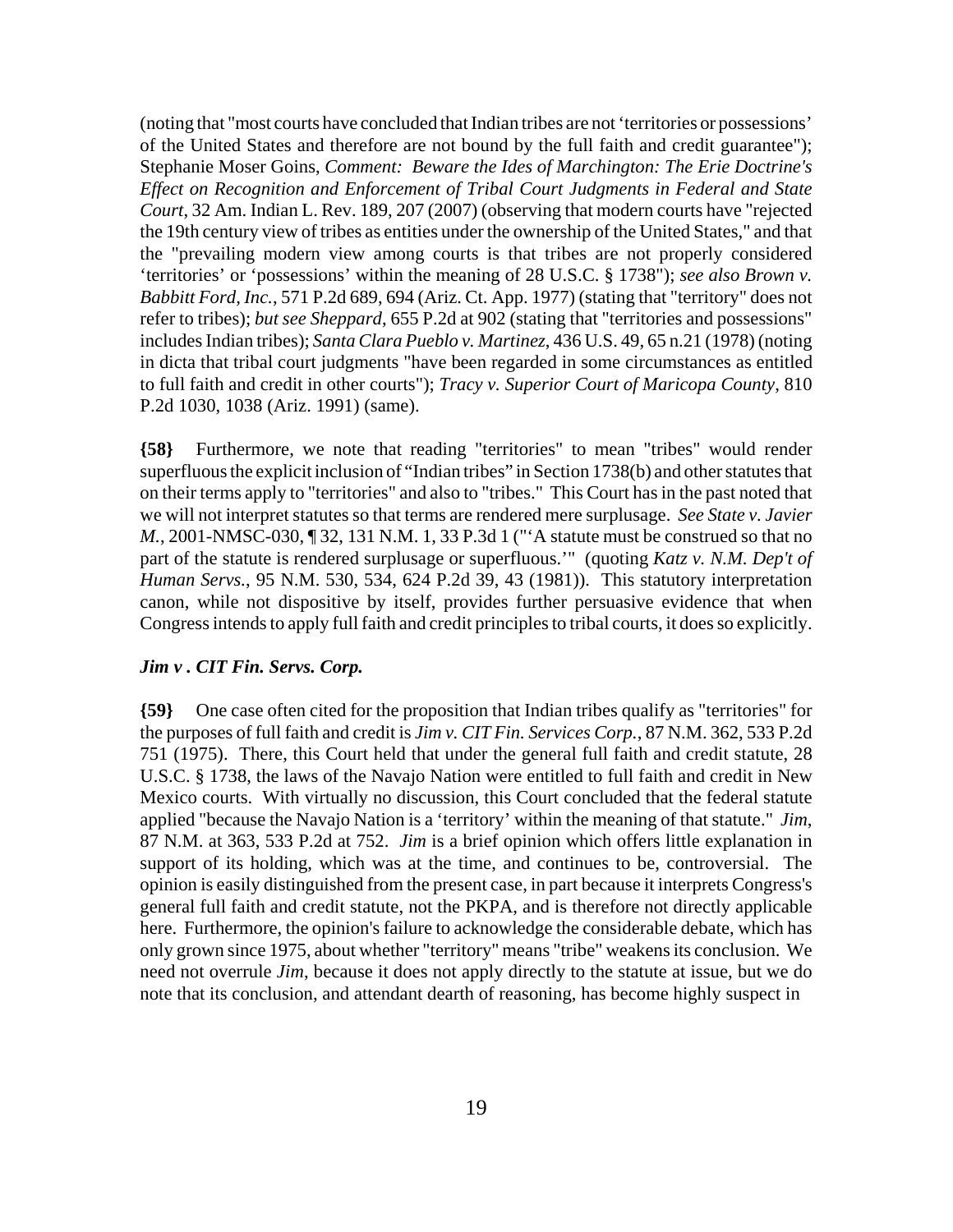light of the subsequent development of case law over the last  $35$  years.<sup>9</sup>

**{60}** In sum, we are persuaded by the growing chorus of cases holding that tribes are not "states" for full faith and credit purposes unless Congress explicitly designates them as such, and that tribes are not "territories or possessions" within the meaning of the PKPA. As a result, in the absence of further congressional action in this area, New Mexico is not bound to defer to tribal courts under the terms of the PKPA, and tribal courts are likewise not bound to defer to New Mexico courts. The PKPA simply does not apply here. For this reason, we do not need to address Wife's argument that the PKPA preempts the UCCJEA.

**{61}** The conclusion that the PKPA does not apply here does not alter our result. Because the UCCJEA clearly applies to the New Mexico court, and the New Mexico court clearly has "significant connections" jurisdiction, we hold that the district court properly exercised jurisdiction over the child-custody matter in this case.

# **Tribal-State Comity**

**{62}** Where does this leave the question of tribal jurisdiction? We are unable, in the absence of congressional guidance, to make any final determination as to that issue. It is not for us as a state court to say whether the Pojoaque Pueblo, subject to the plenary power of Congress, has jurisdiction. We do note, however, the strong congressional expression in favor of tribal self-determination as to the upbringing of tribal children—a policy that is particularly important here, where both children are enrolled members of the Pojoaque Pueblo. *See* 25 U.S.C. § 1901(3) ("[T]here is no resource that is more vital to the continued existence and integrity of Indian tribes than their children."); *Miss. Band of Choctaw Indians v. Holyfield*, 490 U.S. 30, 37 (1989) (observing that the Indian Child Welfare Act "seeks to protect the rights of the Indian child as an Indian and the rights of the Indian community and tribe in retaining its children in its society" (internal quotation marks and citation omitted)).

**{63}** For purposes of resolving the case before us, the district court on remand should assume that the tribal court has jurisdiction, as we hope and assume that the tribal court will treat the district court's exercise of jurisdiction as proper. In short, the courts should treat tribal and state-court jurisdiction over this child-custody matter as concurrent—a concept that is not unfamiliar in New Mexico law. *See State Sec., Inc. v. Anderson*, 84 N.M. 629,

<sup>9</sup> At least one New Mexico opinion, by the Court of Appeals, has directly cited *Jim* for the proposition that the Navajo Nation code is entitled to full faith and credit under 28 U.S.C. § 1738 because the Navajo Nation is a "territory" within meaning of the statute. *Halwood v. Cowboy Auto Sales, Inc.*, 1997-NMCA-098, ¶ 9, 124 N.M. 77, 946 P.2d 1088. A special concurrence in that case expressed concern over the "dubious authority credited to" the *Jim* case, and correctly noted that "[s]cholarly commentary places [*Jim*'s conclusion about full faith and credit] in doubt"—an observation we reiterate and emphasize today. *Id*. ¶ 28.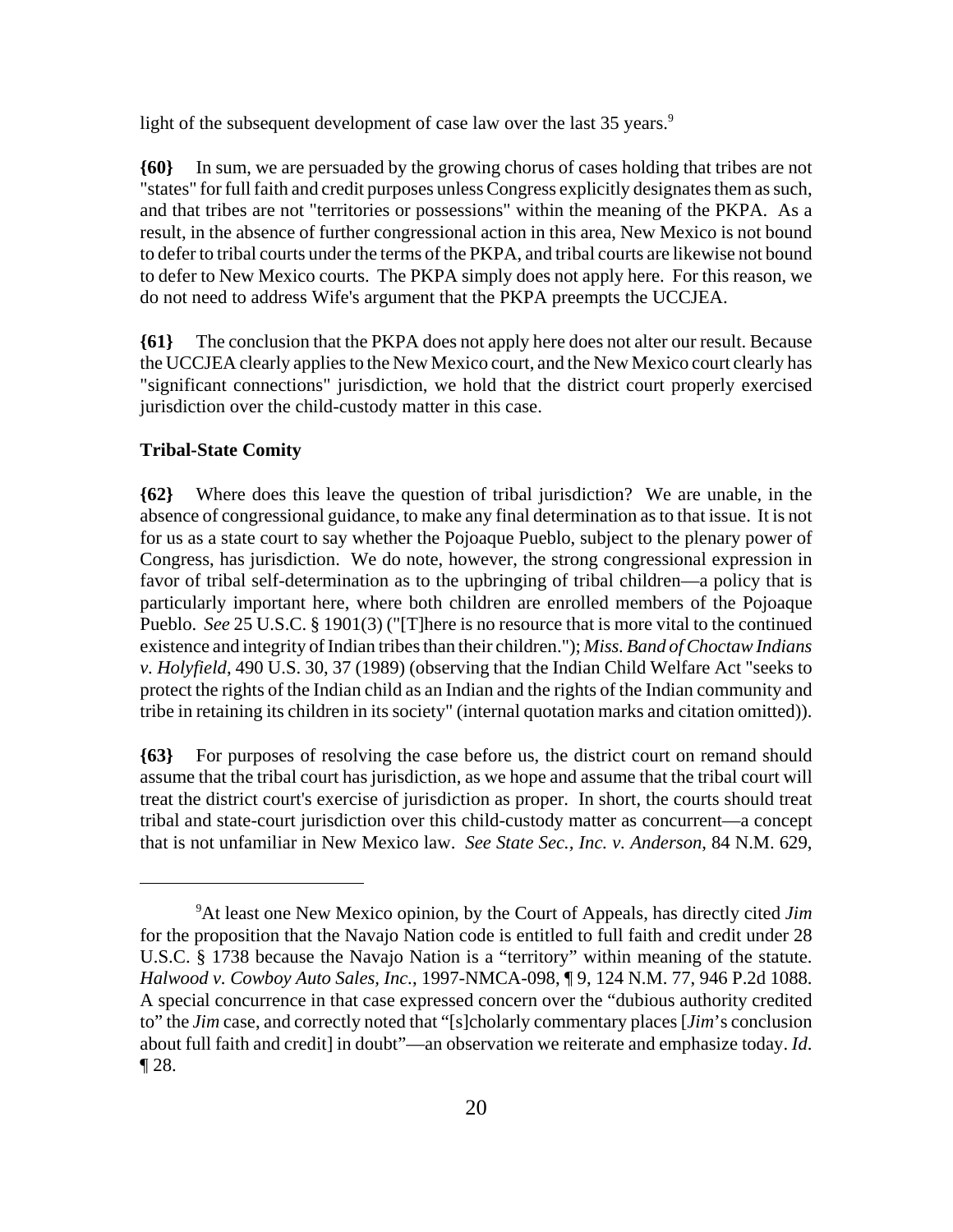632, 506 P.2d 786, 789 (1973) ("State jurisdiction does not eliminate Indian jurisdiction, it exists concurrently with it."); *Wacondo v. Concha*, 117 N.M. 530, 534, 873 P.2d 276, 280 (Ct. App. 1994) (holding that concurrent state-tribal jurisdiction over torts committed within a Pueblo by a member of another Pueblo is not preempted by federal law). Other states have also recognized concurrent state-tribal jurisdiction involving child-custody disputes where at least one of the parties does not reside on reservation land. *See John*, 982 P.2d at 759; *In re Marriage of Skillen*, 956 P.2d 1, 18 (Mont. 1998).

**{64}** We acknowledge that concurrent jurisdiction runs counter to the purpose of both the UCCJEA and the PKPA, but for the reasons explained above, neither of those statutes can bind the tribal court in this case to give full faith and credit to the state court's exercise of jurisdiction. We also recognize that concurrent jurisdiction could potentially result in conflicting orders emanating from tribal and state courts. This does not mean, however, that the tribes and the state cannot defer to one another. Quite to the contrary, we have always encouraged tribal courts and state courts to liberally apply principles of comity so as to avoid unnecessarily conflicting judgments and to promote efficiency and justice. New Mexico recognizes the following broad principles of the doctrine of comity:

[S]tate courts recognize foreign judgments where the proceedings on which the judgment is based are not contrary to the public policy of the forum, where the judgment sought to be recognized was rendered under circumstances wherein the foreign court had jurisdiction over the subject matter and the parties, and where the parties were given an opportunity for a full and fair hearing on the issues.

*Watson v. Blakely*, 106 N.M. 687, 690, 748 P.2d 984, 987 (Ct. App. 1987), *overruled on other grounds by Kelly Inn No. 102, Inc. v. Kapnison*, 113 N.M. 231, 239, 824 P.2d 1033, 1041 (1992).

**{65}** Our state has a long and laudable tradition of comity between state and tribal courts, particularly where the upbringing and well-being of children are concerned. We are aware of state and tribal courts which routinely sit in joint sessions in our state, particularly on child-custody issues, and we generally encourage the spirit behind this practice. This tradition can survive only where courts actively strive to reach common ground. Our state's Tribal-State Judicial Consortium was formed in 1997 with precisely these goals in mind.<sup>10</sup> We recognize the strong interests of both tribal and state courts in adjudicating custody disputes, but we also recognize that clashes between courts can do much more harm than good to the well-being of the children involved.

**{66}** Comity "is neither a matter of absolute obligation, on the one hand, nor of mere

<sup>&</sup>lt;sup>10</sup>Two members of this Court, Justices Serna and Maes, have served at different times for many years on the Consortium.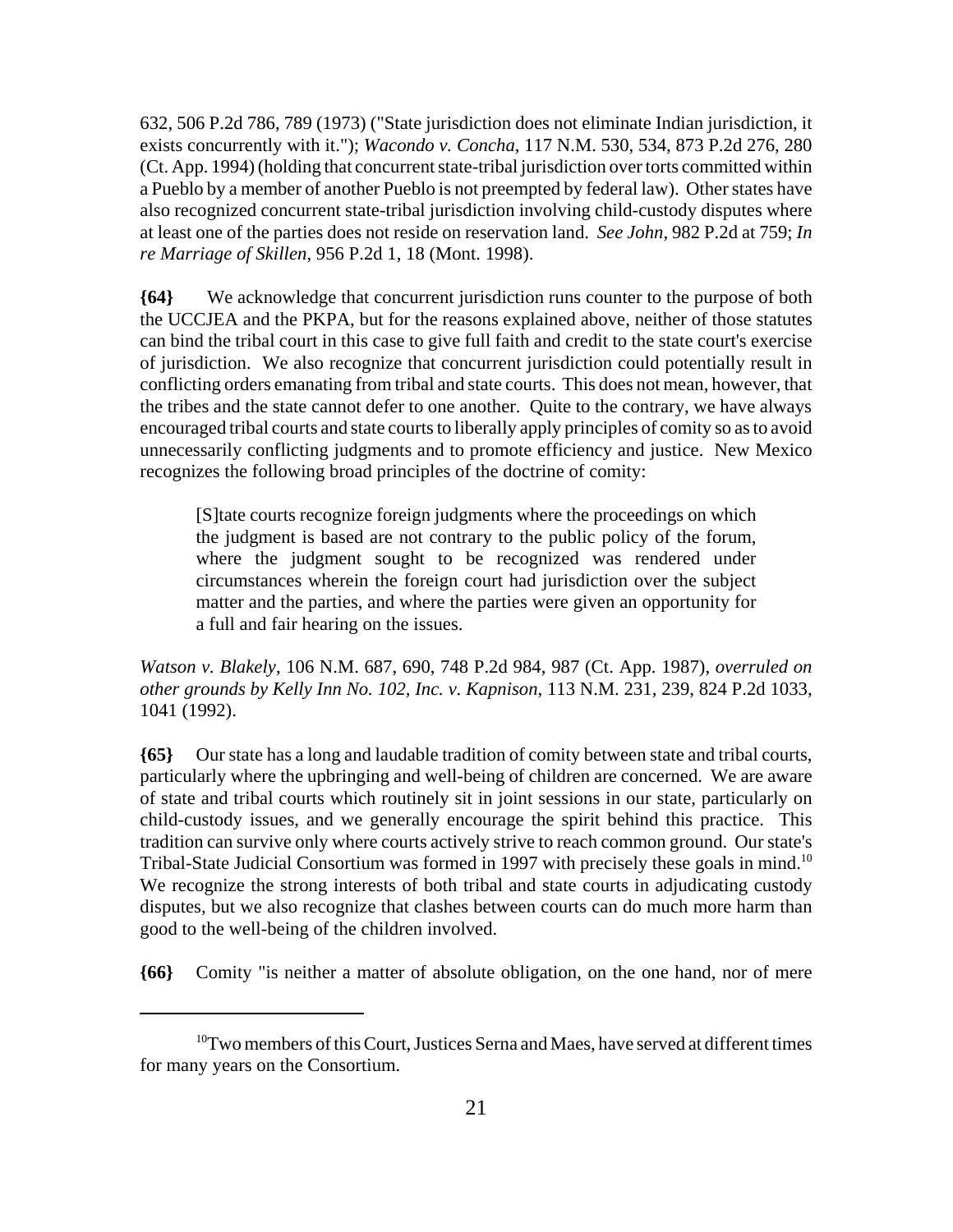courtesy and good will, upon the other." *Hilton v. Guyot*, 159 U.S. 113, 163-64 (1895). Other jurisdictions have recognized that comity provides the "best general analytical framework for recognizing tribal judgments." *Wilson v. Marchington*, 127 F.3d 805, 810 (9th Cir. 1997); *see Fredericks v. Eide-Kirschmann Ford, Mercury, Lincoln, Inc.*, 462 N.W.2d 164, 167-68 (N.D. 1990); *Mexican v. Circle Bear*, 370 N.W.2d 737, 741 (S.D. 1985). In addition, the UCCJEA itself facilitates communication between courts for purposes of child-custody determinations. *See* § 40-10A-110 (stating that a New Mexico court "may communicate with a court in another state concerning a proceeding arising under" the UCCJEA); § 40-10A-112 (outlining processes for cooperation between courts). We instruct the district court to apply these principles on remand.

**{67}** We suspect that in the end there may be no conflict of substance between the courts. However, as a cautionary note, we emphasize that the interests of comity do not outweigh the district court's independent obligation to consider the child's best interests in coming to a custody determination. *See* NMSA 1978, § 40-4-9(a) (1977) (providing that the district court must "determine custody in accordance with the best interests of the child"). If the two courts cannot reach consensus, the district court has its own duty to perform; it must adjudicate the dispute.

# **CONCLUSION**

**{68}** We reverse the Court of Appeals and remand to the district court for further proceedings consistent with this opinion.

# **{69} IT IS SO ORDERED.**

# **RICHARD C. BOSSON, Justice**

\_\_\_\_\_\_\_\_\_\_\_\_\_\_\_\_\_\_\_\_\_\_\_\_\_\_\_\_\_\_\_\_\_\_\_\_

**WE CONCUR:**

**EDWARD L. CHÁVEZ, Chief Justice**

**\_\_\_\_\_\_\_\_\_\_\_\_\_\_\_\_\_\_\_\_\_\_\_\_\_\_\_\_\_\_\_\_\_\_\_\_** 

**\_\_\_\_\_\_\_\_\_\_\_\_\_\_\_\_\_\_\_\_\_\_\_\_\_\_\_\_\_\_\_\_\_\_\_\_**

**\_\_\_\_\_\_\_\_\_\_\_\_\_\_\_\_\_\_\_\_\_\_\_\_\_\_\_\_\_\_\_\_\_\_\_\_**

**\_\_\_\_\_\_\_\_\_\_\_\_\_\_\_\_\_\_\_\_\_\_\_\_\_\_\_\_\_\_\_\_\_\_\_\_**

**PATRICIO M. SERNA, Justice**

**PETRA JIMENEZ MAES, Justice**

# **CHARLES W. DANIELS, Justice**

**Topic Index** *Garcia v. Gutierrez***, No. 31,263**